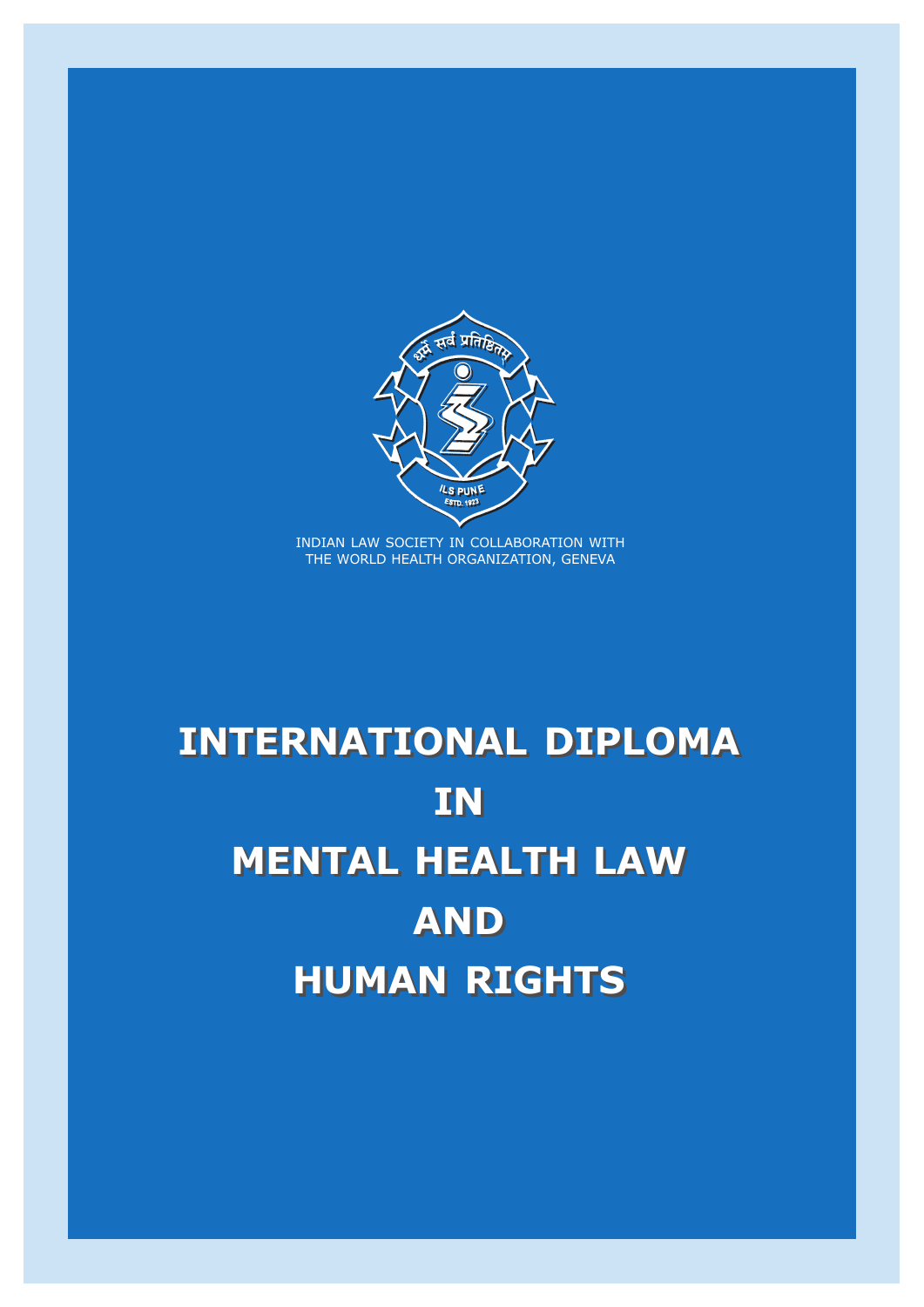Indian Law Society, Pune would like to thank Ms Natalie Drew (Technical officer) and Dr Michelle Funk (Co-ordinator), Mental Health Policy and Service Development team, Department of Mental Health and Substance Abuse, World Health Organization, Geneva, for their substantial technical contribution towards the development of the course curriculum and teaching materials and for their ongoing organizational support.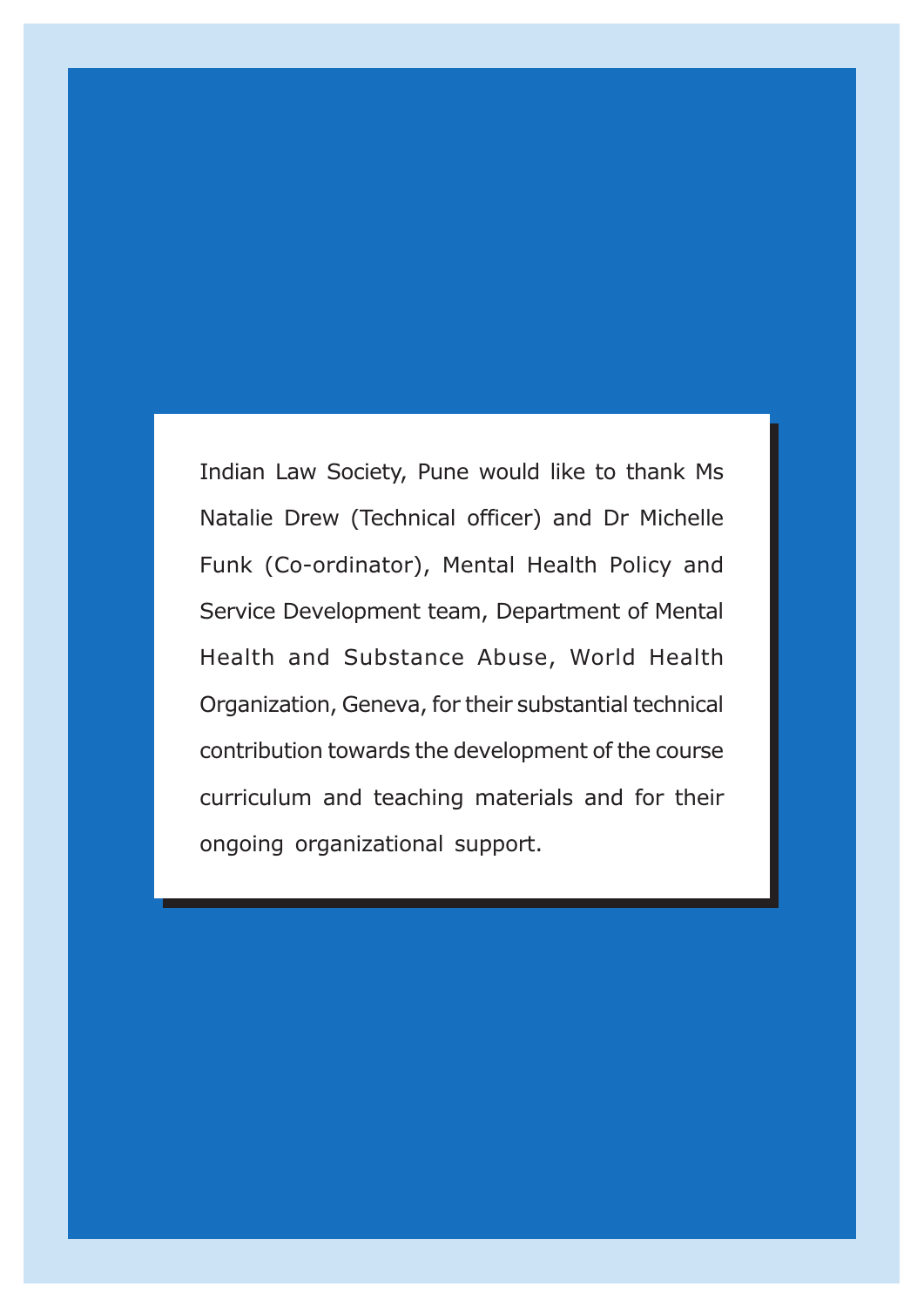# CONTENTS

# **PART I**

# **PART II**

### **PART III**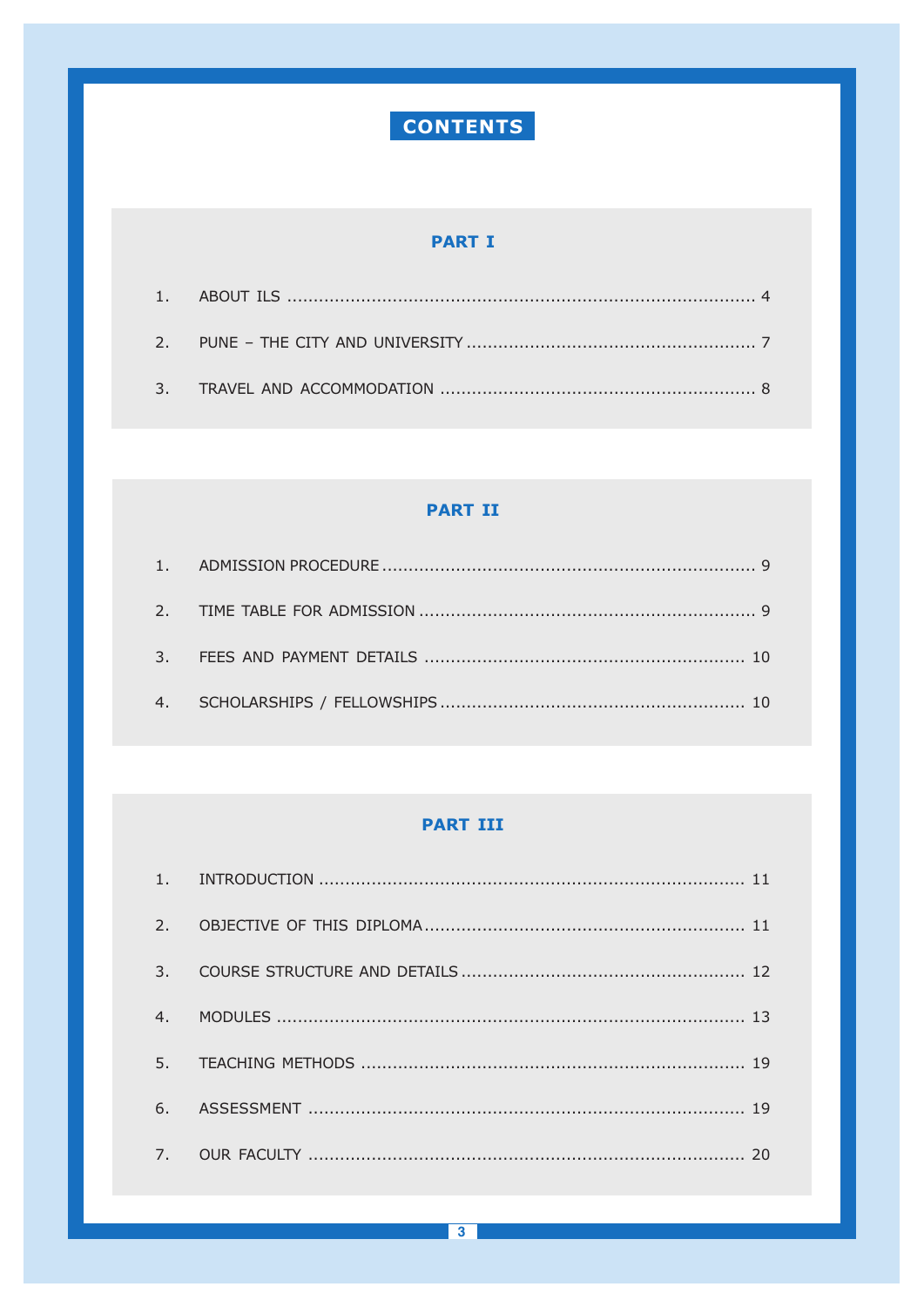#### PART I

The International Diploma in Mental Health Law and Human Rights, launched in October 2008, is a result of collaboration between World Health Organization, Geneva and the Indian Law Society (ILS) Pune, India. In 2005, WHO published the Resource Book on Mental Health, Human Rights and Legislation to quide countries in amending and adopting human rights based mental health legislation for the promotion and protection of rights of persons with mental disabilities. Early experience suggested that while many countries found the Resource Book a useful guide for this purpose, the lack of trained professionals was a significant barrier to effectively converting guidance into action. In addition, in light of the coming into force of the CRPD in 2008, there was an urgent need to raise awareness on the Convention and provide guidance on its implications in relation to future national mental health policy, legislation, services and practice.

The Indian Law Society is pleased to announce admissions for the International Diploma in Mental Health Law and Human Rights for the academic year 2010-11.

### ABOUT ILS

The Indian Law Society is a society registered under the Societies Registration Act, 1860, and the Bombay Public Trusts Act, 1950. The Society was established in 1923 by renowned personalities in law. Imparting professionally desired and socially relevant legal education on scientific basis was the prominent object on the agenda of the Society.

The Indian Law Society considers legal education as liberal education and emphasises the professional aspects of legal education. The Society is committed to impart such legal education which will serve the eternal principles of justice, liberty and equality. The mission of the Society is to impart legal education which will produce socially responsible lawyers who will uphold the values of rule of law and the democratic principles. The mission is to impart community responsive and professionally desired legal education. The aim of such education is to create a just social order. In order to fulfill the commitment to the mission and aims of the Society, the Law College, Poona, now known as the 'ILS Law College, Pune', was established in 1924. The Society also established the Institute of Advanced Legal Studies (IALS), the research institute to support the aims and objects and commitment to the mission. It aims at promoting research in law and also promoting legal awareness among lay people with a view to strengthening a legal culture supportive of the rule of law.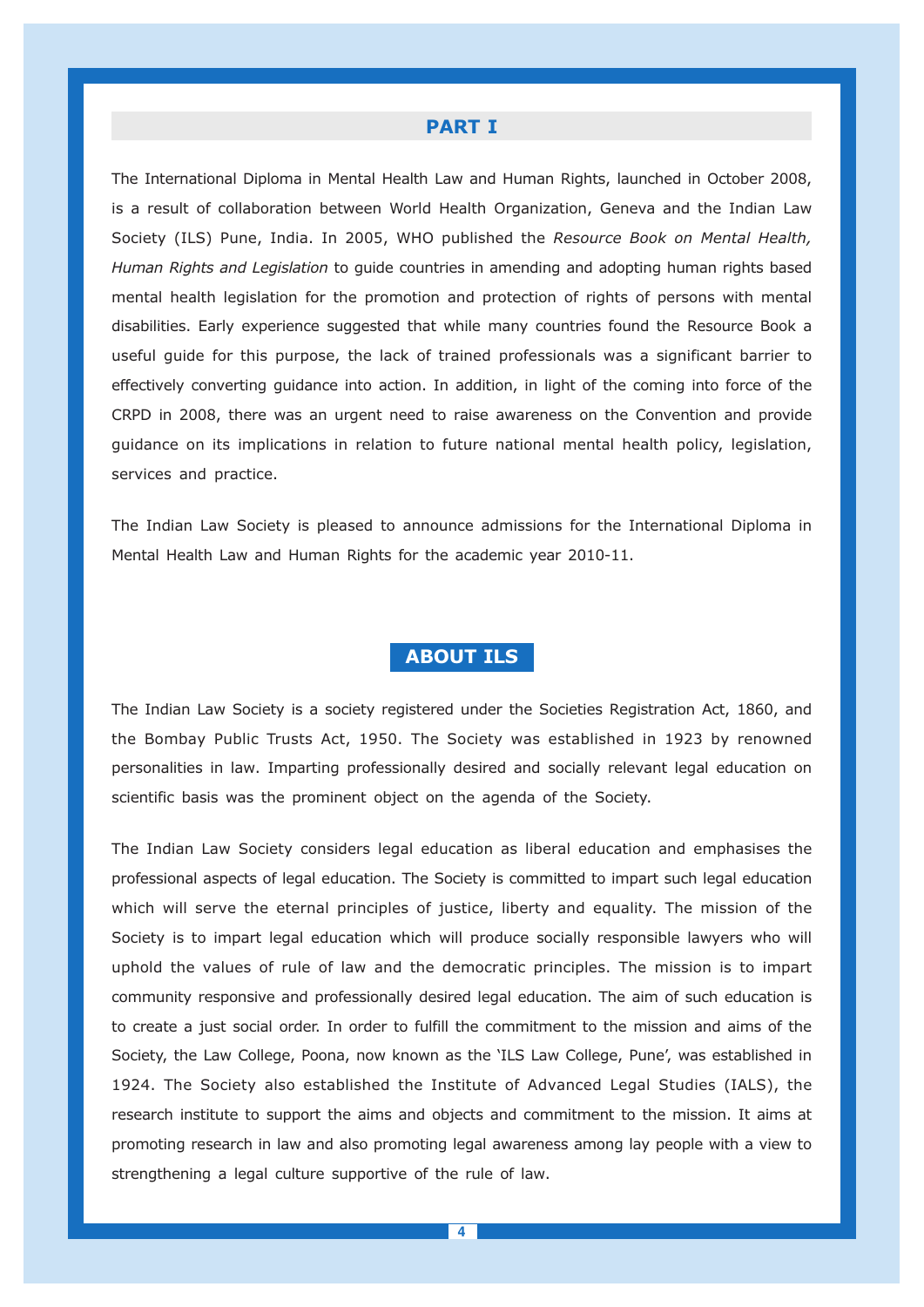#### ILS LAW COLLEGE :

The ILS Law College, affiliated to the University of Pune, is recognized as one of the premier institutions of quality legal education since its inception in 1924. Its prime objective is to impart socially relevant legal education in order t promote the principles of justice, liberty and equality. The College offers a Three Year LL.B. Programme and a Five Year LL.B. Programme that enable students to get registration to practise law. The College has been always ranked among the top ten law schools in various surveys conducted by the popular media. It is ranked in A+ Grade by the National Assessment and Accreditation Council (NAAC), an autonomous body of the University Grants Commission, which is an integral part of HRD Ministry of Govt. of India. This is the only law college in India to get A+ ranking.

The College has to its credit an impressive galaxy of alumni which has contributed to the scholarship of legal thought, as well as the governance of the nation. The College is proud to have given three chief justices of the Supreme Court of India, three chief ministers of the State of Maharashtra, a Deputy Prime Minister of India, Judges of High Courts and the subordinate judiciary, industrialists, artists, administrators and top ranking lawyers practising law all over the country including the Supreme Court.

The College is known for the innovative teaching methods it has employed for many decades. As early as 1949, the College established its Moot Court Society which aimed to impart practical legal education to students. Mock parliamentary sessions were held to give law students training in political leadership and parliamentary procedure. The College was supported by the Ford Foundation by a generous grant in order to take curriculum reform and to experiment with pedagogy, establishment of a Women and Law Centre, and enrichment of the library. The College under the Ford Foundation Grant, started a programme known as 'Towards Conscious Legal Education' (TCLE). Under this programme, the faculty of the College evolved 13 diploma courses to support the curriculum of law, as prescribed by the Bar Council of India and the University of Pune. To mention few of them, Human Rights and Law, Medical Jurisprudence and Forensic Science, Corporate Law, Cyber Laws, Investment and Securities, Feminist Jurisprudence, Practice and Procedure in Parliament, Comparative Constitutions, Child and Law, Banking Laws, Public Speaking and Communication, etc. Even after the closure of the grant, the various diploma courses are run under the banner of the Indian Law Society to support the present curriculum, and to give the students additional inputs required by the present day scenario.

Considering the role of law and lawyers as instruments of social reform, the College puts an emphasis on providing students with a first-hand experience of social realities. In 1976 it established its Legal Aid Centre with a view to imparting practical training skills to the students and creating awareness among them about different social issues. The activity of the Legal Aid Centre includes advice to disadvantaged clients, legal literacy and research on various socio-legal issues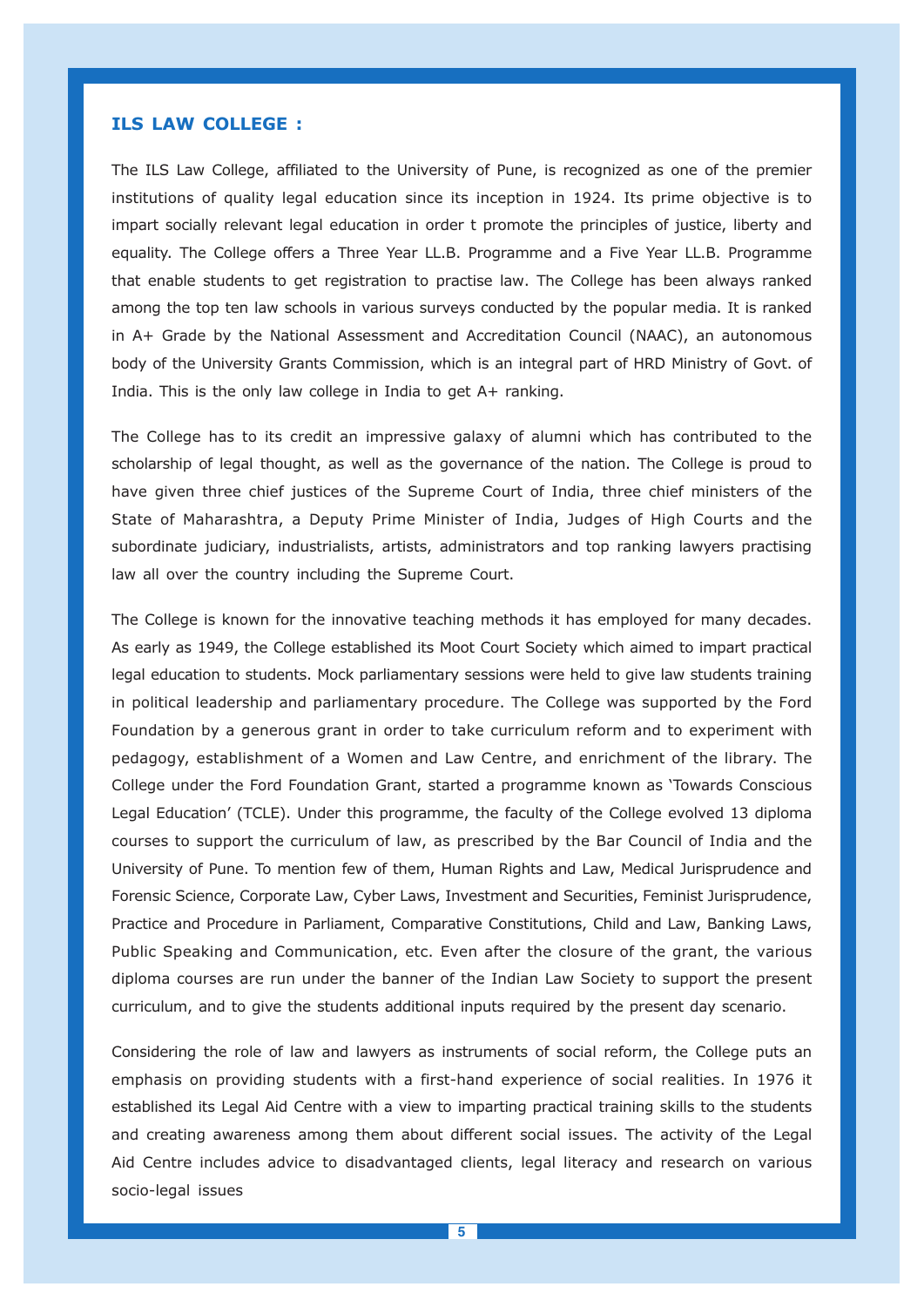The College believes that teaching means creating an atmosphere for learning and as such it offers a relaxed and flexible environment to the students to grow and develop at their own pace.

The student body of the College comes from different parts of India representing the diverse cultures, languages, religions, and different socio-economic strata; and also from neighbouring countries like Sri Lanka, Bhutan, Nepal, Bangladesh, and countries like Australia, Korea and the United Kingdom. The College students participate in national and international moot court rounds, mock assemblies, research projects, and won laurels in various activities. The effort of the College is to prepare an well rounded lawyer who will be able to face challenges of globalization as well as challenges thrown to the Indian life by new economic policies.

### CAMPUS :

The Indian Law Society has provided a very calm and picturesque surrounding for legal education in a spacious scenic land in the heart of the city of Pune. The College Campus is spread over 195 acres of land, situated very close to the city centre. The College buildings are situated at the foot of a hill which is known as the Law College Hill, a precious verdant green space in the city centre... The hill is endowed with flora and fauna and helps to maintain a congenial environment for study and reflection. The College is situated near other reputed academic institution like the Bhandarkar Oriental Research Institute (BORI), Film and Television Institute of India, Film Archives of India, the S.N.D.T. University of women. It is 8 kms. away from the railway station and 16 kms from the airport. The College is situated on Law College road and is very close to the commercial zone of Pune i.e. Deccan Gymkhana and Karve Road. The campus of the College consists of various administrative buildings, a library, sports facilities like swimming pool, gymnasium, tennis courts, a cricket ground and a football ground.

#### THE LAW LIBRARY :

The Law Library of the ILS Law College is considered as one of the best law libraries of Asia. It has an impressive collection of books and journals dating back to 1865. It subscribes to 102 Indian and foreign journals including American Journal of International Law, Cambridge Law Journal, Oxford Journal of Legal studies, All India Reporter, Indian Bar review, Indian Journal of International Law, etc. Along with an extensive collection of text books, reference booksinternational and Indian, on all subjects, the library collection includes volumes of American Jurisprudence and Halsbury's Laws and statutes of England.

Photocopying facility is also available and a computer lab has been installed with high speed connectivity. Students have access to CD based and online legal database services like Lexus-Nexus, Criminal Law Journal, AIR Supreme Court and High Court and SS Manupatra on line services.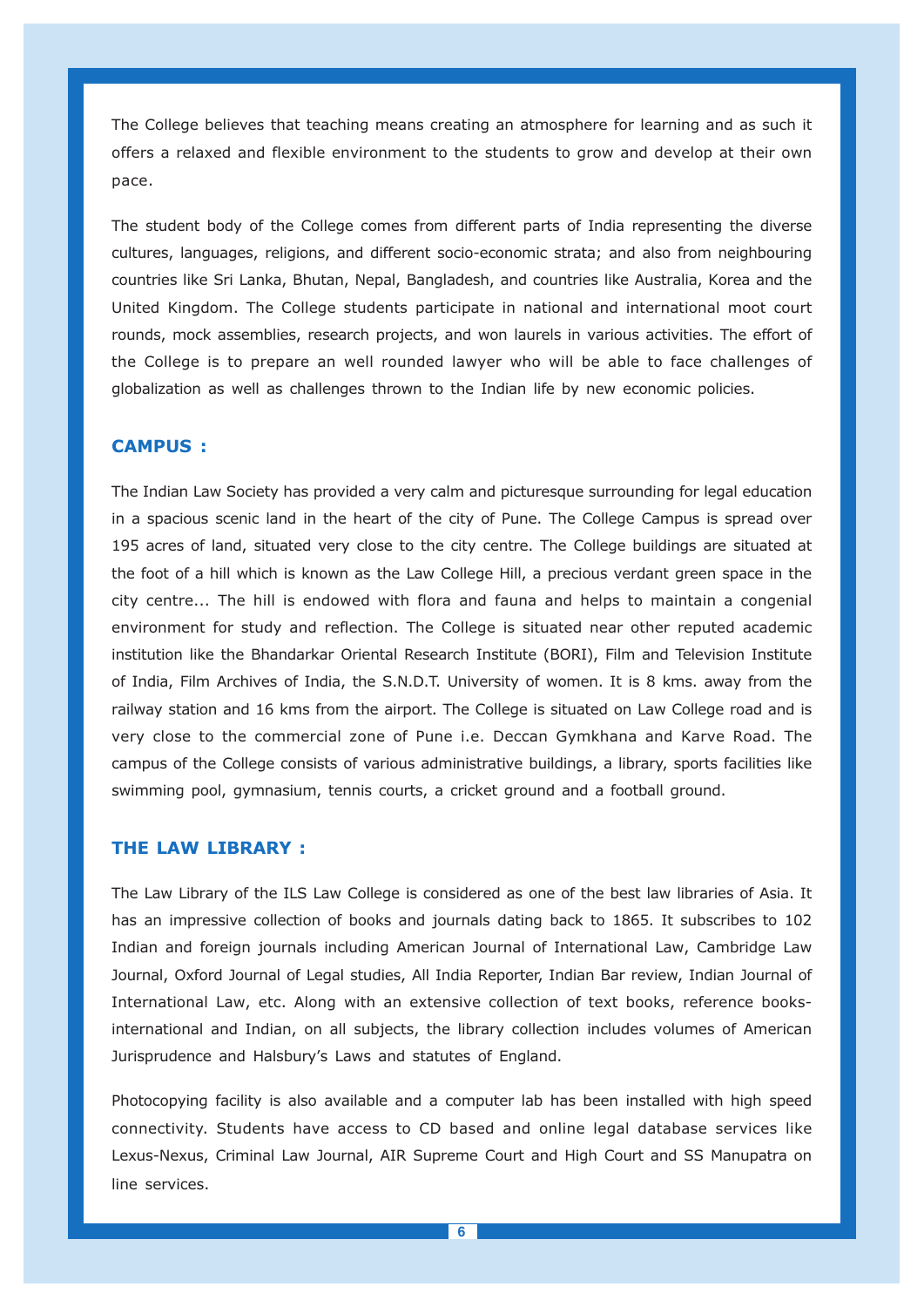# ABOUT PUNE

Students from all over the country and abroad are flocking to Pune, as apart from the academic infrastructure, the culture and ethos of the city too seems to have won the hearts of many students.

### ACCESSIBILITY :

Pune is a city located in the western Indian state of Maharashatra and is the 8th largest urban agglomeration in India with a population of 4.5 million. Just 70 miles from Mumbai, it rests majestically at an altitude of 560 meters above sea level and therefore enjoys a salubriant climate throughout the year. Pune is well-connected by road, rail, and air to most major cities in India such as Mumbai, Hyderabad, Bangalore, Delhi, Kolkata, Ahmedabad, Indore and Chennai. Pune Airport previously had only domestic flights, but has become an international hub with flights connecting to Singapore and Dubai.

#### RECOGNITION :

Pune has a reputation for its several esteemed colleges and educational institutions and that is why it is called the Oxford of the East. Pune has an enormous student population and about 30% of foreign students in India are in Pune. It is also the cultural capital of Maharashtra. Pune is a nature lover's Paradise since it is surrounded by hills and lakes.

It has a very strong presence in the automobile sector and is on its way to consolidate its position as the 'Detroit of India' too. Once referred as a 'pensioner's paradise' it is now home to many software and Information Technology companies. Its cosmopolitan population speaks several other languages like English and Hindi.

#### ENVIRONMENT :

Pune experiences three distinct seasons: summer, monsoon and winter. As October is the end of monsoon and the start for winter in India, so the city experiences mixture of hot and cold weather. In general in mid October maximum temperature would be 32- 35 degree Celsius while minimum would be in the range of 18-22 degree Celsius. Basically you can carry few warm clothes for the night. Nevertheless, nights in Pune are significantly cooler compared to most other parts in this region owing to its high altitude.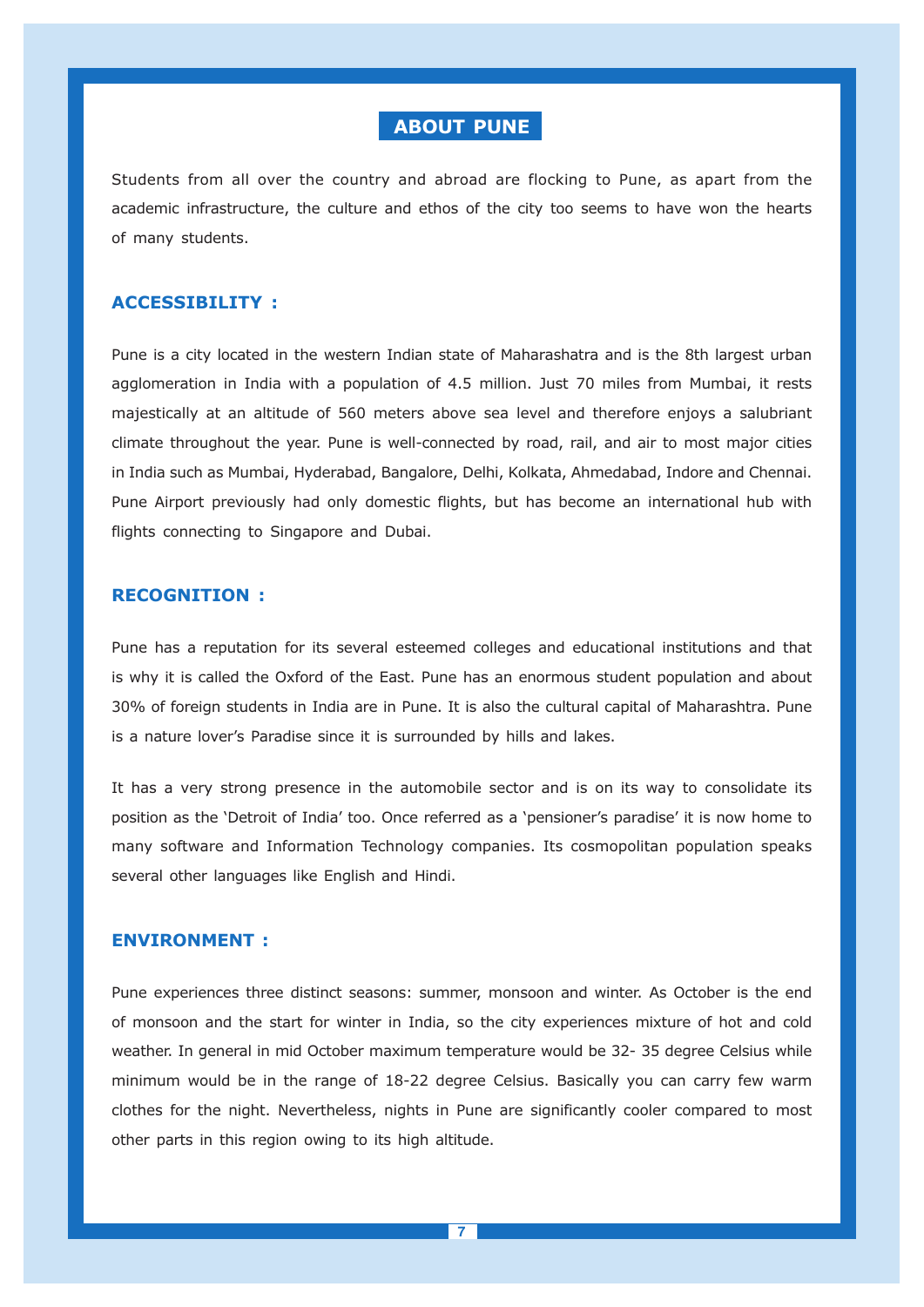#### AFFORDABLE LIVING :

Pune has the charm of the small city with facilities expected from a bustling metro. Perfect for students, as almost everything is available at an affordable price – from eating joints to Internet cafes. The city benefits from an efficient public transport system and general cost of transportation is relatively low. With the same facilities one would expect from a busy metro life, Pune retains coziness of a small town.

### TRAVEL AND ACCOMMODATION

Although Pune has an international airport, there are limited international flights to Pune, mainly from Dubai and Singapore. We therefore recommend that you fly to Mumbai (which is approximately 160 kms from Pune), or Delhi both well connected with international flights from numerous destinations. There are domestic flights from Mumbai to Pune (30 min flight) and from Delhi to Pune (2 hrs flight). Alternatively, land transportation from Mumbai airport to Pune is reasonably frequent and of good quality and can help to reduce your travel and transportation costs.

ILS usually negotiates preferential rates with a few hotels and service apartment providers near the College. The Course Co-ordinators can provide you with this information.

If you wish to make your own living arrangements, we have also tied up with a travel company who can help organize your accommodation and travel in Pune. Accommodation of different types is available based on first-come-first-served basis; these include a room in a shared apartment (2, 3 and 4 bedroom apartments), single bedroom apartments for individual use and hotel rooms, in close proximity to the College. In general, shared accommodation is cheaper than hotel rooms and single bedroom flats. Please contact Ms Nayana Patwardhan below if you wish to make your own travel and living arrangements. (Note – Do mention that you are a student of International Diploma on Mental Health Law and Human Rights with the ILS).

> Ms. Nayana Patwardhan Asst. Manager – Leisure International Travel House Limited, B – 8 & 9, Fifth Avenue, Next to Regency Hotel, Plot 177/3, Dhole Patil Road, Pune 411 001 Tel : 91-20-40112233, Fax : 91-20-40112244. E-mail : leisurepnq@ith.co.in Website : www.travelhouseindia.com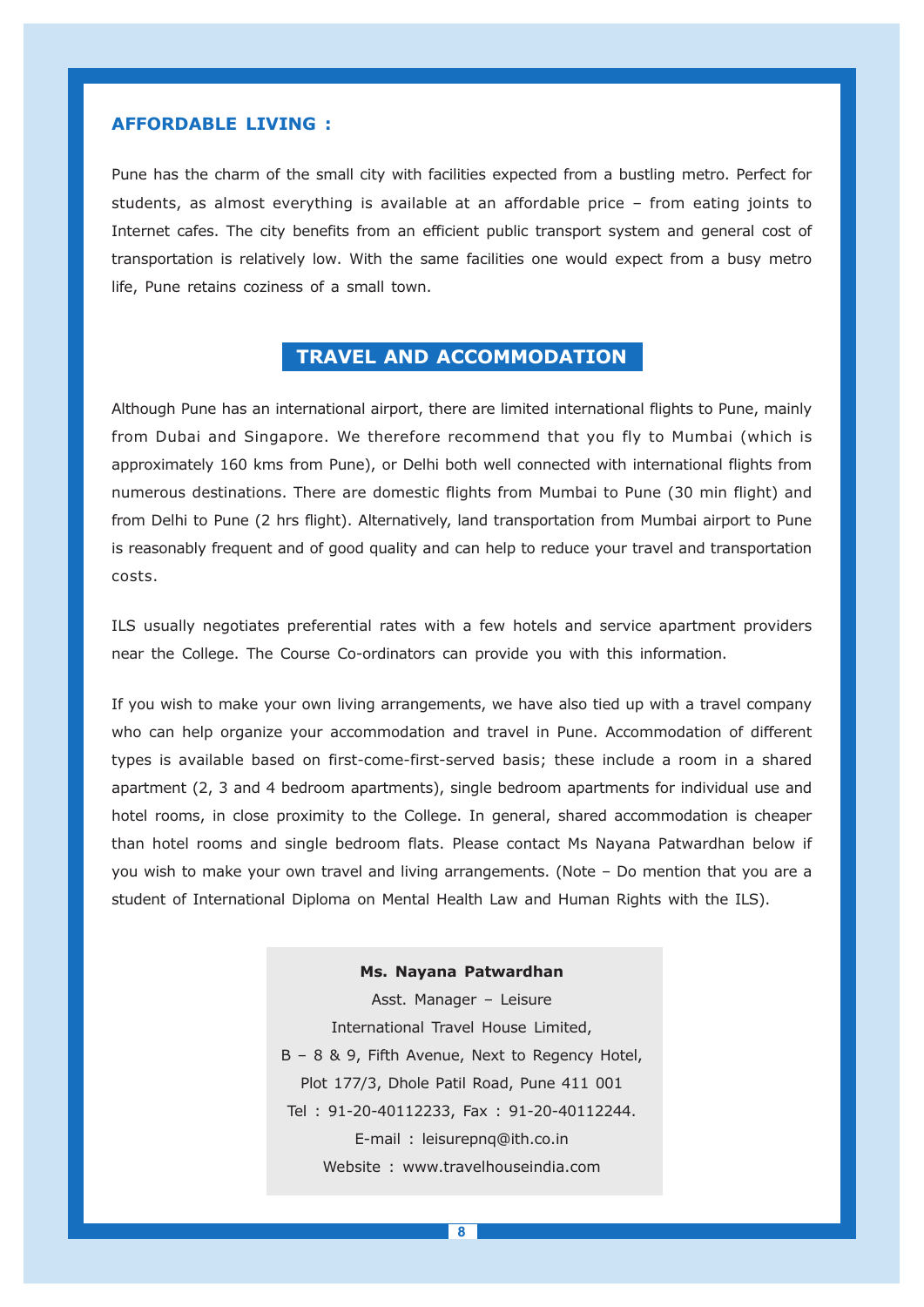### PART II

# ADMISSION PROCEDURE

Admission forms are available at the following website, www.mentalhealthlaw.in

The duly completed admission form may be submitted online or a printed copy may be completed and sent by post or faxed to the given number. It must accompany all relevant documents including:

- -Certified copy of the graduate/post graduate degree (scanned)
- -A written statement of purpose not more than 250 words.
- -Two Letters of Recommendation
- -Letter from sponsoring organization (if applicable)

# TIME TABLE FOR ADMISSION

| <b>Date</b>                              | <b>Particulars</b>                                    |
|------------------------------------------|-------------------------------------------------------|
| 1st January 2010                         | Prospectus and application forms available on website |
| 30th June 2010                           | Last date for receiving applications                  |
| 10th July 2010                           | Final confirmation of admission                       |
| 31st July 2010                           | Last date for payment of fees                         |
| 20th October 2010 to<br>03 November 2010 | Residential session at ILS Law College                |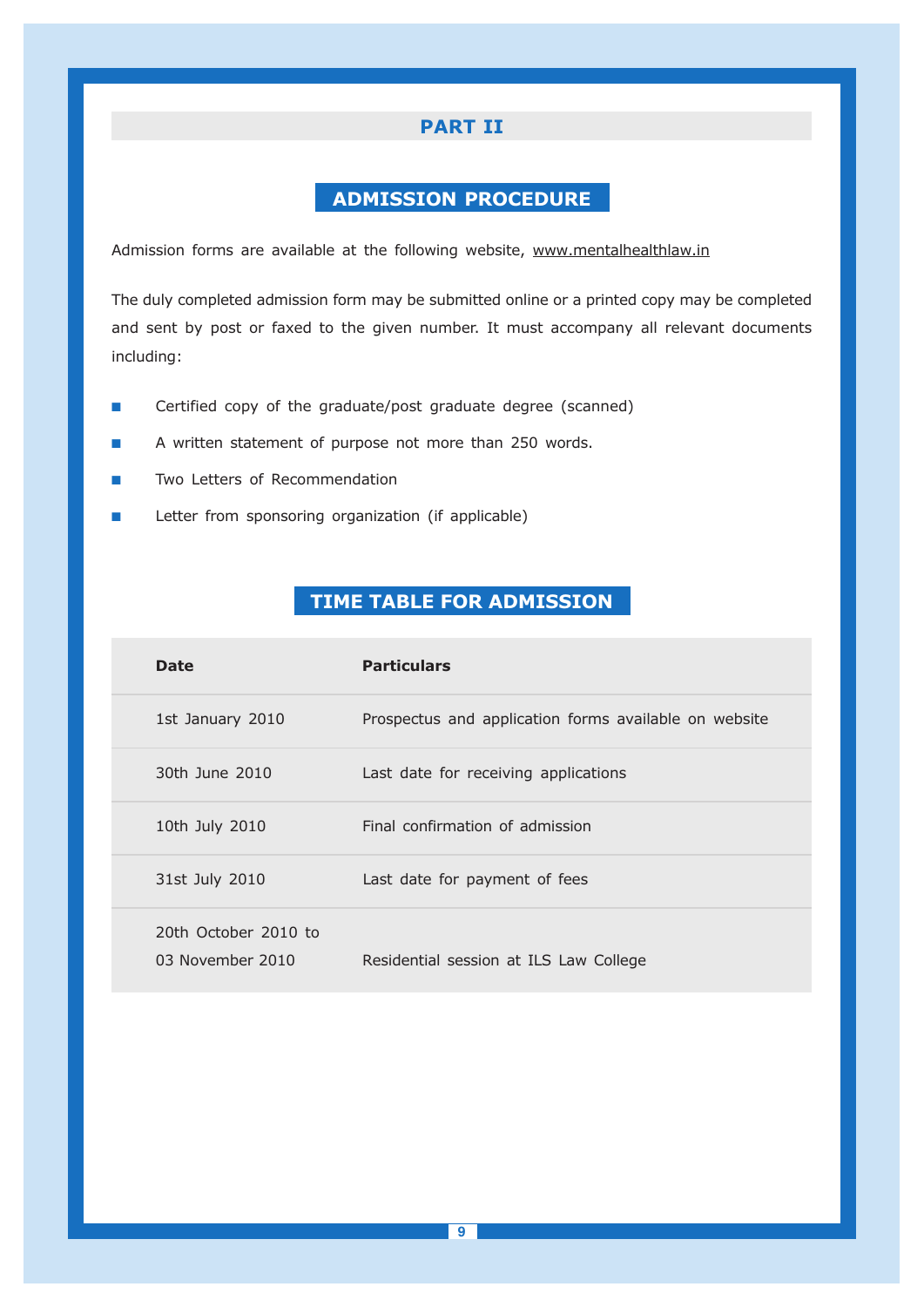### **FEES**

Tuition fees for all students are EURO 5500. A limited number of students, of Indian origin and residing in India, will be offered a substantially reduced tuition fee or in some cases a complete exemption from payment of tuition fees, based on economic criteria. (See scholarships/ fellowships below).

Note: Tuition fees include course books, printed materials. Course fees do not include travel costs, accommodation and other subsistence expenses.

Fees will have to be paid within thirty days after confirmation of admission. Refund of fees will be made only if cancellation of admission is done within ten days after confirmation of admission. 10% of the fees will be deducted from the refund as administrative expenses. Refund will be calculated in Indian Rupees and then converted into Euro at the prevailing market rate.

# **FELLOWSHIPS**

A limited number of fellowships for international students may be available. Please check the web site for details of fellowships, which will be announced from time to time.

Indian students who are selected for the course can apply for a reduction in their tuition fees through a separate application form which will be available for download through the website.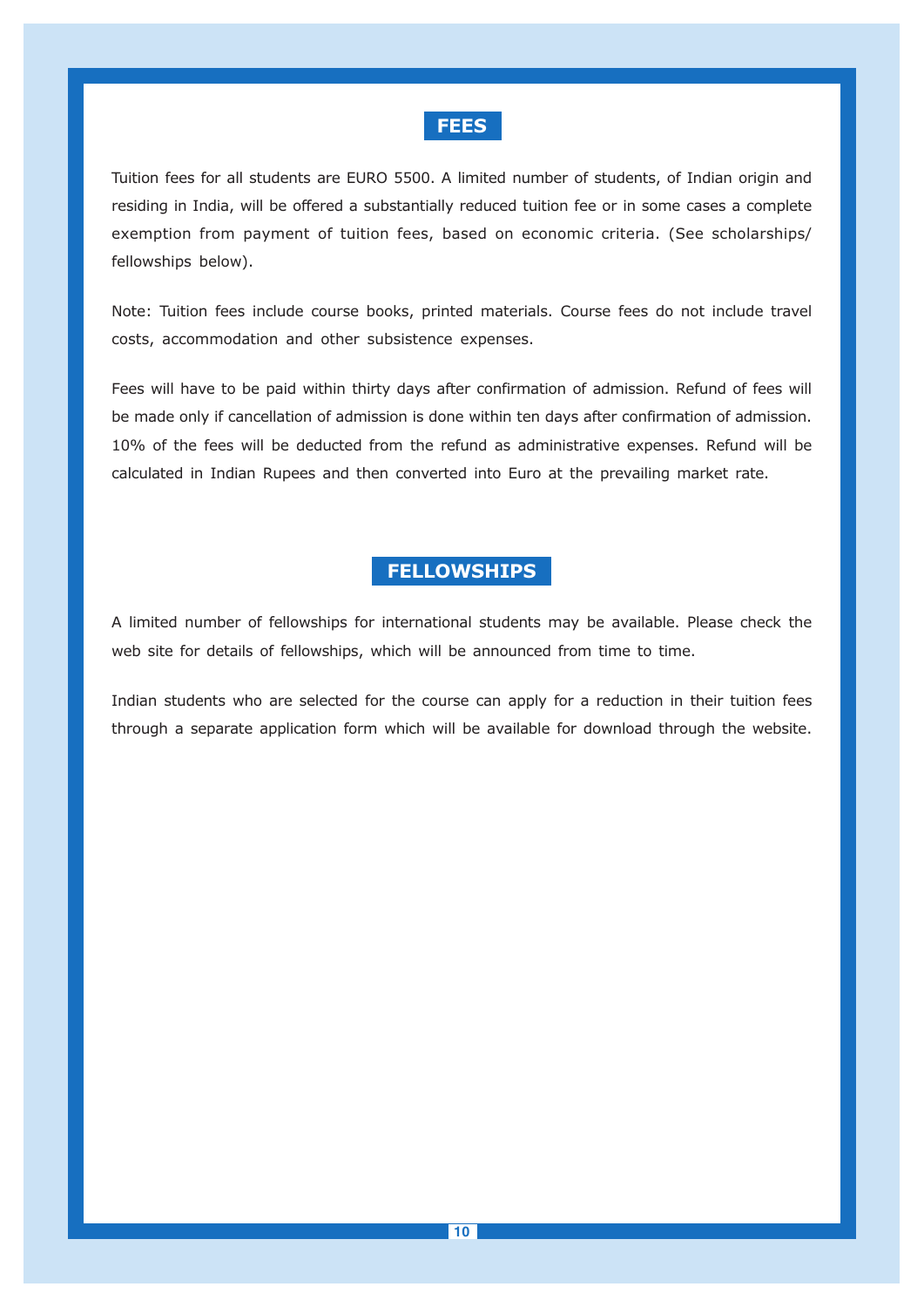### PART III

### INTRODUCTION

# OBJECTIVE OF THE DIPLOMA

The main objectives of the Diploma are :

- - To equip students with the knowledge and understanding of international human rights standards as they related to people with mental disability
- -To apply these international human rights standards to mental health legislation
- - To understand the role of legislation in promoting and protecting the rights of persons with mental disability
- - To understand how mental health policy and services can work to improve the human rights of people with mental disability
- - To equip the students to have a broad contextual knowledge of the law and apply the same in the process of drafting, amending and implementing mental health legislation

It is expected that the Diploma will equip the students to undertake advocacy work in this area and equip them with the knowledge and skills to actively support countries to drafting and amending mental health laws in line with international human rights standards such as the UN Convention on the Rights of Persons with Disabilities.

Relevant Case Law and examples of existing legislation will be used as examples for teaching throughout the Course.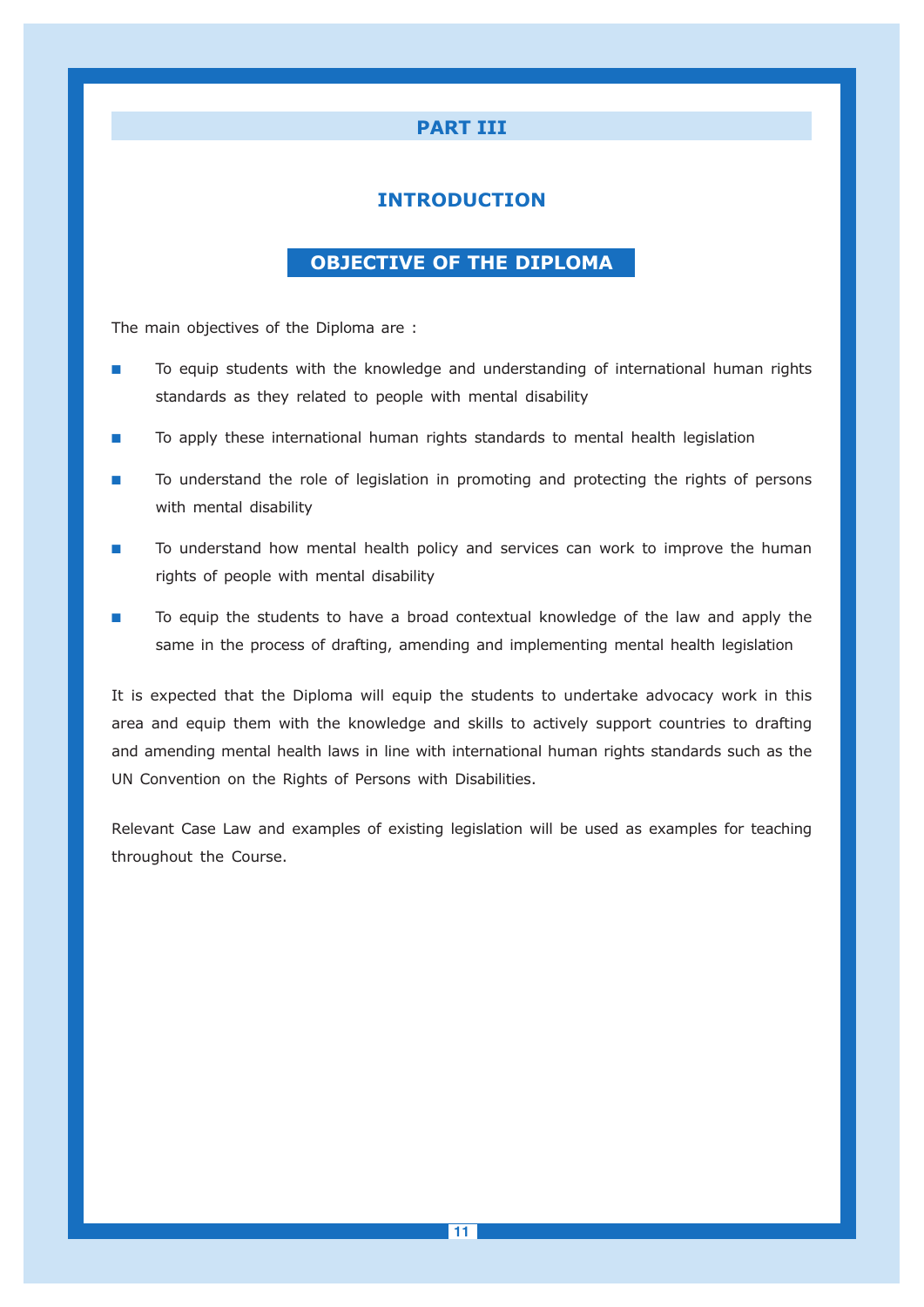# COURSE DETAILS

The Diploma is a one-year course. The Indian Law Society (ILS) will award the Diploma, a registered public charitable trust, which runs ILS law College, Pune. After confirmation of admission, the students are expected to go through the reading/study material, which will be available on the web-board, using password-controlled access to the material. Students will also be provided with the overall core texts for the overall diploma, including the WHO Resource Book on Mental Health, Human Rights and Legislation as well as other core documents.

The course will commence on 20th October 2010. The students shall attend on campus lectures and workshops for 2 weeks at the beginning of the course including an overview and introduction to the course (course structure, curriculum content, teaching methods and assignments); and another one week at the end of the course to complete projects, and examinations and award of the Diploma. Between these two residential sessions, they return to their home where they are required to complete review online lectures at an average rate of one module per month, and complete study exercises, essays or other homework assignments related for each of the modules that will be posted on the web. In addition, students will are expected to complete a Project on a topic related to mental health, law and human rights.

Each student will be assigned to a supervisor who will help in selection of the project area and provide an on-going supervision. In addition, one or two supervisors will also be allocated a specific module to supervise and be responsible for marking the homework assignments for that module as well as providing guidance and answering the questions of students on issues arising from it.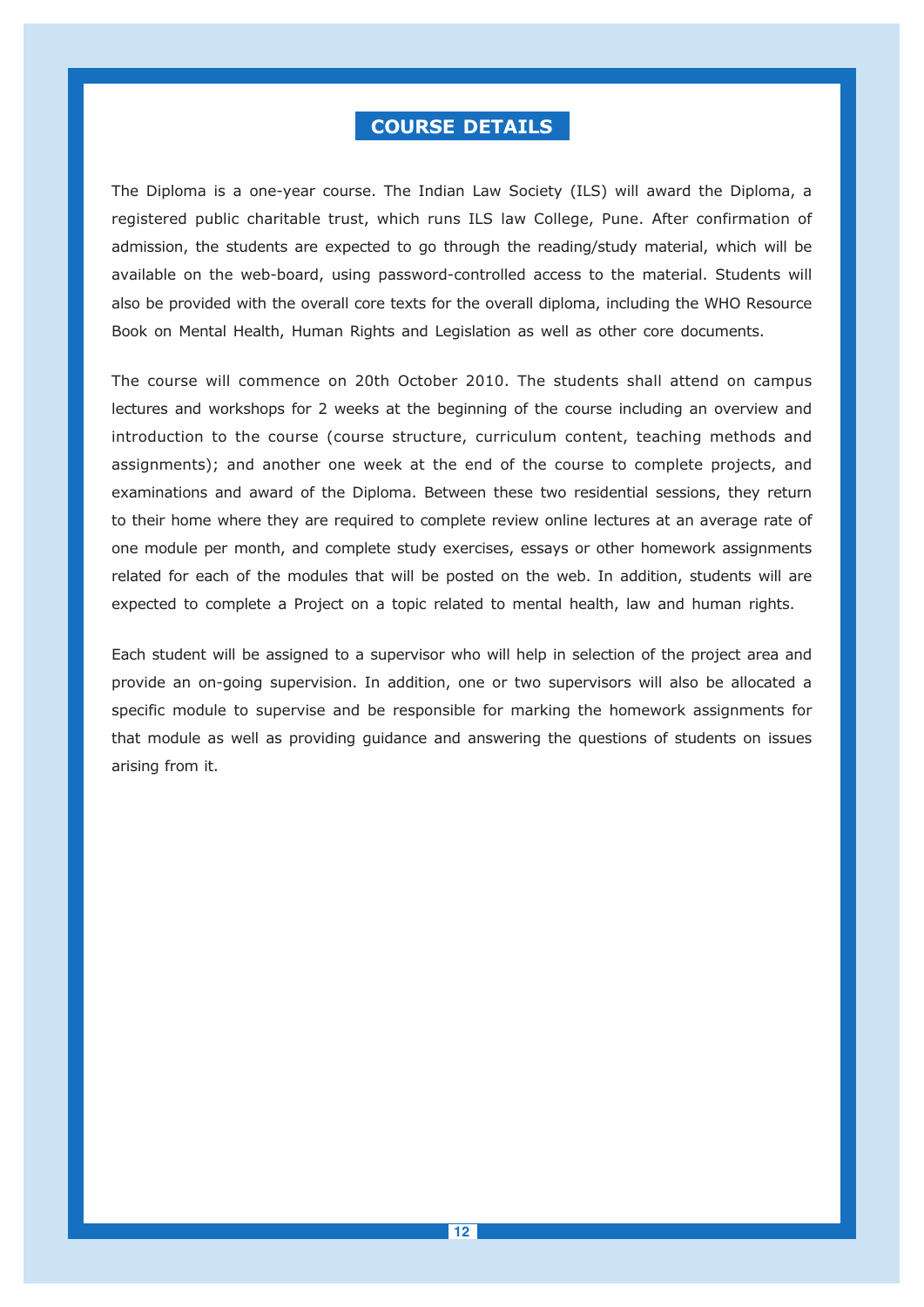### MODULES

Experts in the field of mental health and law have developed 10 modules.

#### MODULE 1: BASIC UNDERSTANDING OF MENTAL DISORDERS AND THEIR TREATMENT

#### 1. Overall Learning Objective:

- - To provide students with a basic understanding of the concepts of mental disorder and their treatments.
- -The module will also describe the key features of the different mental disorders.

#### 2. Contents

- -Historical perspective on mental disorders
- -Current Understanding of the main types of mental disorders
- -Broad knowledge of diagnosis and causes, of mental disorders
- - Current views of mental disorder treatments and care of persons with mental disorders
- -Disability burden of mental disorders
- -Direct and indirect economic costs of mental disorders
- -Social costs of mental disorders

#### MODULE 2 : BASIC UNDERSTANDING OF LAW AND LEGAL SYSTEMS

#### 1. Overall Learning Objective :

- - To provide students from a non-legal background with a basic understanding of legal concepts and working of legal systems.
- - The legal systems would cover civil law, common law, customary law, and mixed law systems. The emphasis is on the international aspect of these legal systems and their effects on the formulation of progressive mental health legislation. The aim is to orient students with a thorough understanding of the core areas of law, the essentials of nature of law and legal reasoning and the critique thereof and the historical and social context of law in operation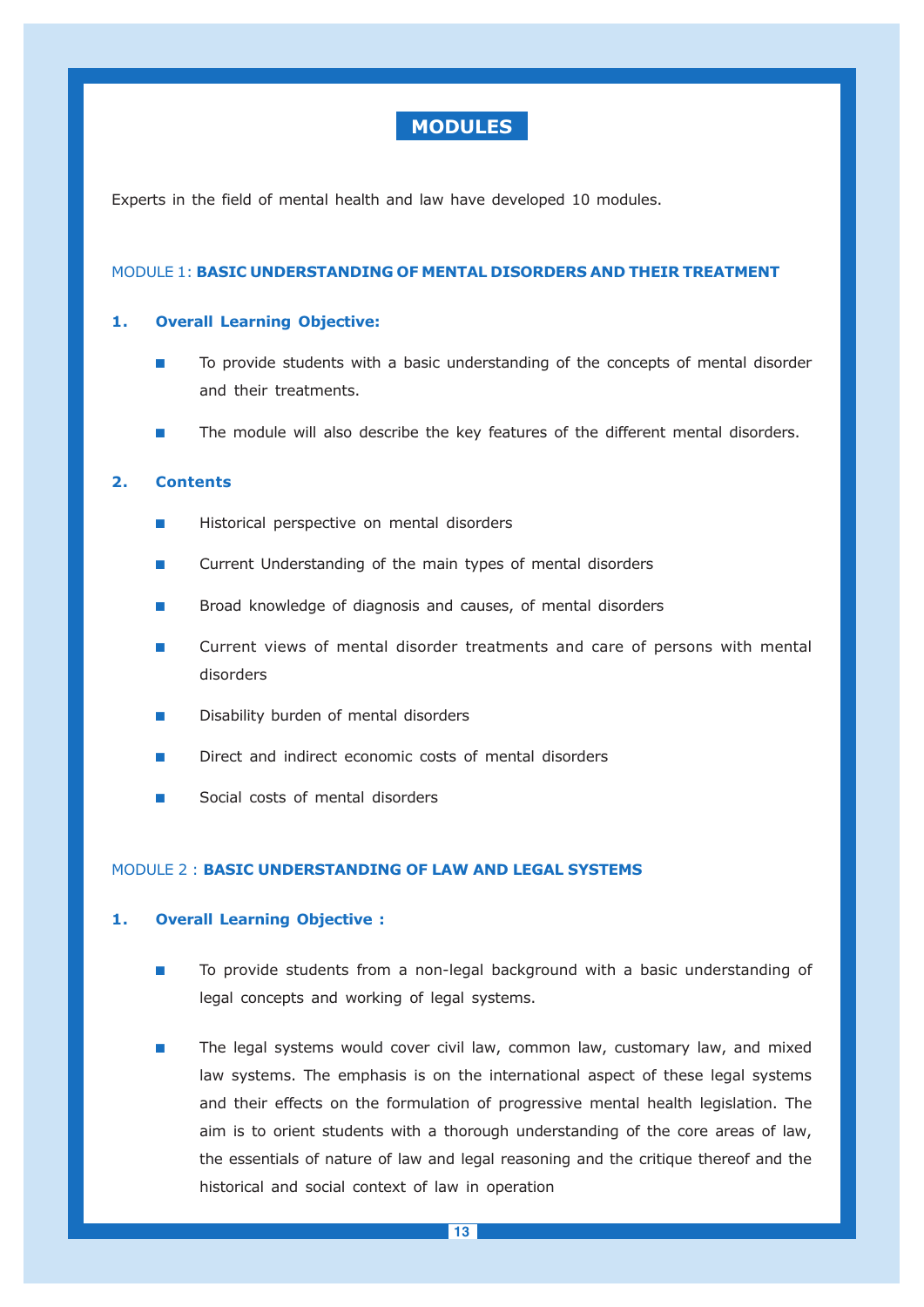#### 2. Contents of the Module

- - To provide a basic understanding of key legal concepts and the nature of legal materials covering all central areas of substantive legal knowledge in the fields of common law, civil law, customary law and mixed law systems.
- - To cover basic forms of legal procedure and legal method, legal history and legal theory. To provide a brief overview of legal concepts including legal history, legal theory, different legal systems (common law, Civil law, Customary law, Religious law, mixed systems etc,) as well as basic forms of legal procedure and methods
- - To provide insight into the circumstances where those concerned with various aspects of mental health may encounter legal problems or have occasion to call on legal expertise.
- - The development of the Law- Judicial, legislative and administrative processes, comparing criminal and civil law procedures.
- - The practice of law, the advocacy system, introduction to legal reasoning and legal knowledge for mental health workers.
- - Safeguarding the individuals or legal protection – Constitutional protections, criminal law and criminal procedure, influencing the legal policy.
- - How courts make legal decisions about peoples lives-Balancing legal rights and social needs: Judicial responses to social problems.
- - Torts: How the law provides compensation for injury and deters unsafe practices: Elements of negligence and malpractice actions.
- - Contracts and other legal issues in the management of mental health care: Basic principles of contract law, contracts with clients-informed consent, and contracts with Managed-Mental Health Care Organizations.
- - Historical development of legislation related to persons with mental disability: The development of legislation related to mental health over the last few centuries; the changing emphasis and goals of mental health legislation over the last few centuries; develop an understanding of how development of legislation is related to society's perception of those with mental illness.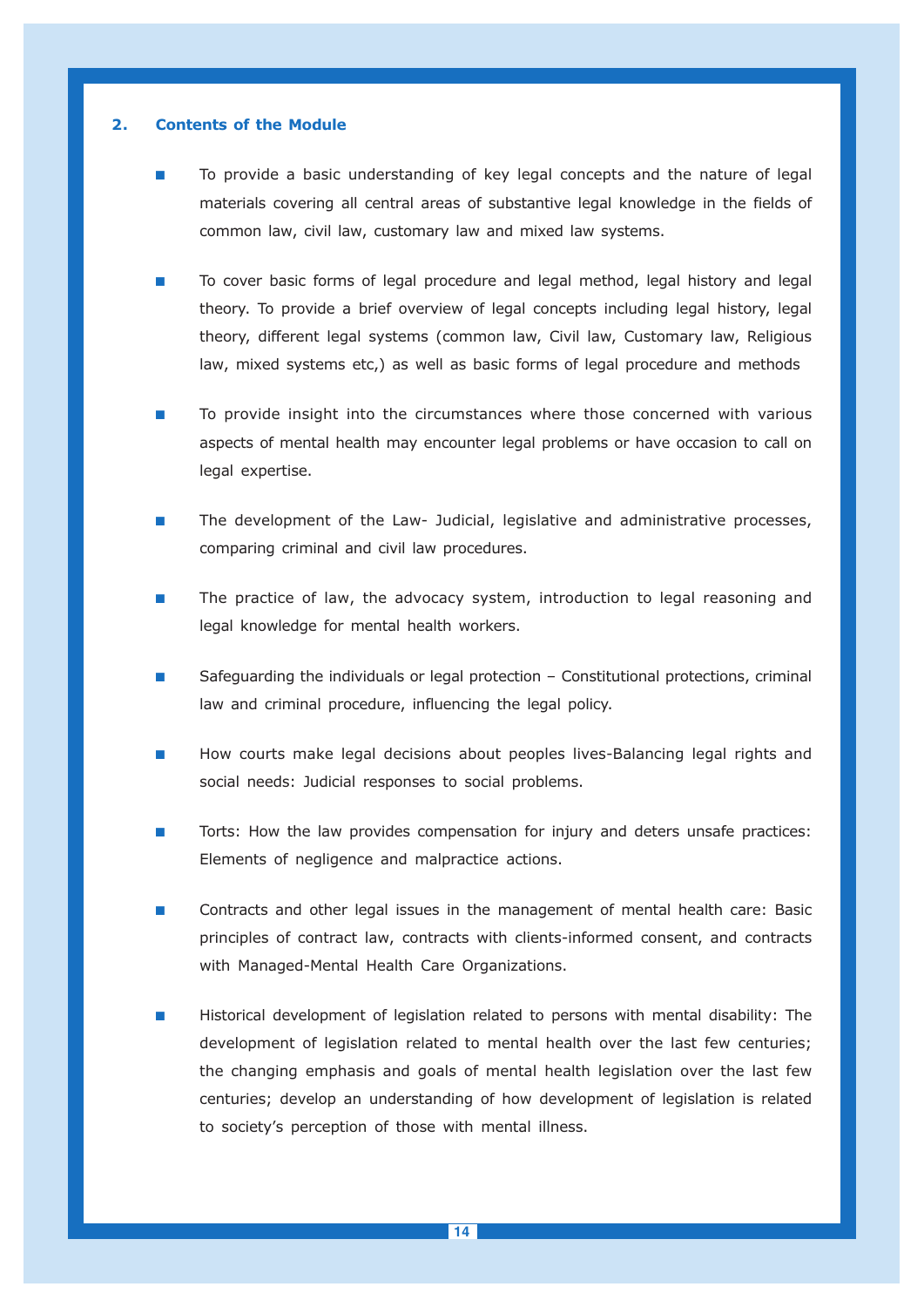#### MODULE 3 : THE CONTEXT OF MENTAL HEALTH AND HUMAN RIGHTS

#### 1. Overall Learning Objective:

- To develop an understanding of the international human rights framework as it relates to people with mental disabilities, including the implications of the UN Convention on the Rights of People with Disabilities, in creating legal obligations on governments to promote and protect the rights of people with mental disabilities.

#### 2. Contents of the Module:

- -Links between human rights and mental health
- - At the end of the module, it is expected that students will have developed an understanding of the following:
- - Human rights violations of people with mental disability in relation to access to mental health care, in psychiatric institutions and in community context
- - The UN and regional human rights systems (instruments and treaty monitoring bodies)
- - Key rights of people with mental disorder and international human rights provisions to protect them

#### MODULE 4 : POLICY, SERVICE AND LEGISLATIVE FRAMEWORK FOR MENTAL HEALTH

#### 1. Overall Learning Objective:

- To develop an understanding of mental health policy, service organization and their relationship to mental health legislation

#### 2. Content of the Module:

- -The role of mental health legislation in promoting human rights
- -The role of mental health policies and plans in promoting human rights:
- -The meaning of mental health policy, plans, and programs

At the end of the module, it is expected that students will have developed an understanding of the following:

- The nature of mental health, legislation, policies and plans and key principles for mental health service organization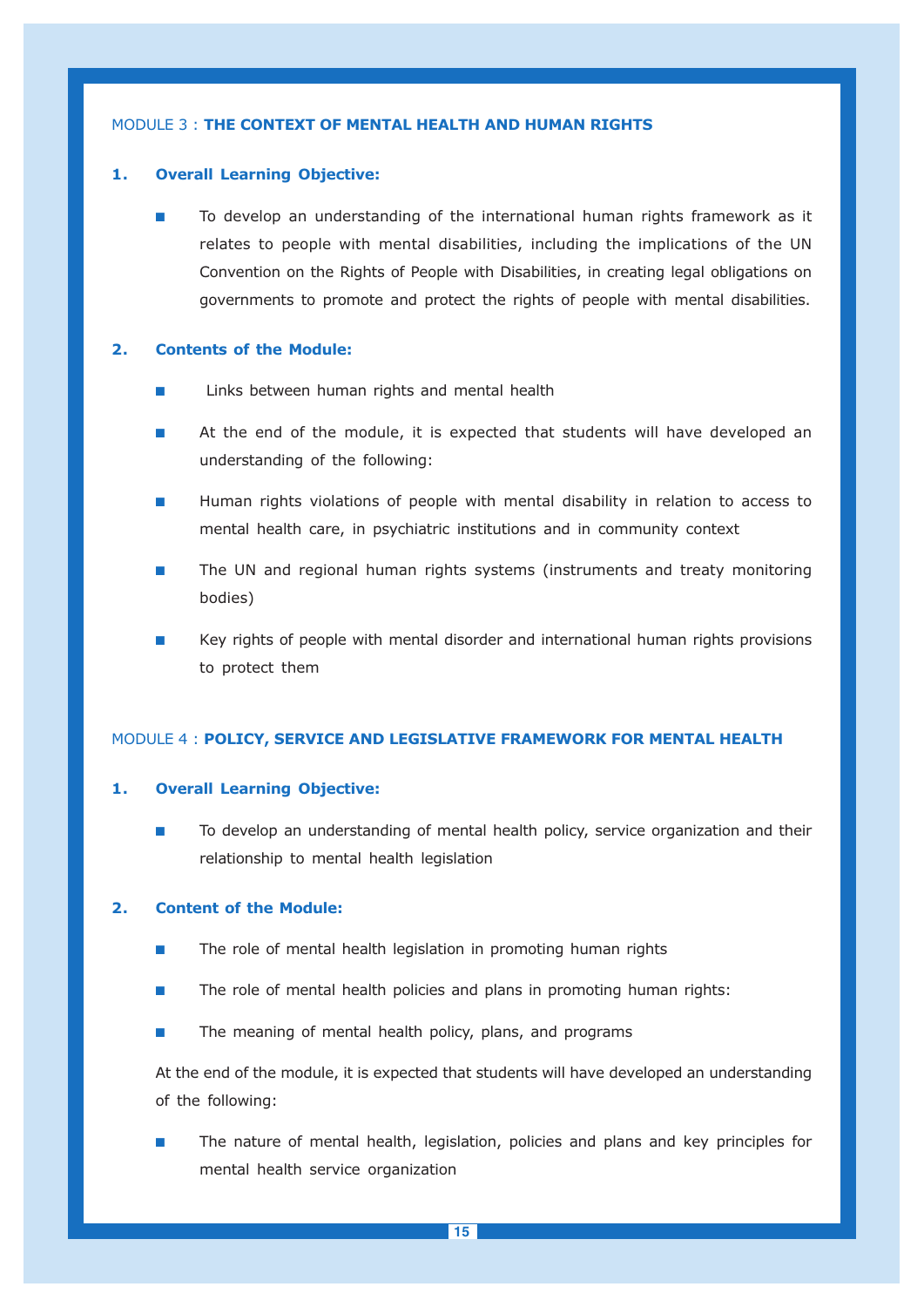- - The vital roles each of these can play in promoting the rights of people with mental disability
- - How mental health legislation, policies and service organization are mutually reinforcing and activities for their reform need to be undertaken in a coordinated manner to optimize promotion of human rights

#### MODULE 5 : ACCESS TO MENTAL HEALTH CARE

#### 1. Overall Learning Objective

- To develop an understanding of how mental health legislation can help to improve access to mental health care.

#### 2. Contents of the Module

- -Financial resources for mental health care
- -Integration of mental health services into general health services
- -Promoting community care and de-institutionalization
- -Allocating resources to underserved populations
- -Access to medications and psychosocial interventions
- -Access to health (and other) insurance

# MODULE 6 : ADMISSION AND DISCHARGE FROM HOSPITAL & TREATMENT OF MENTAL **DISABILITY**

#### 1. Overall Learning Objective:

- To understand the processes for admission and treatment of persons with mental disability into mental health facilities and the critical rights and safeguards to promote and protect against abuses of these processes.

### 2. Contents of the Module:

- -Capacity and competence
- -Promoting voluntary admission and treatment
- -Non-protesting patients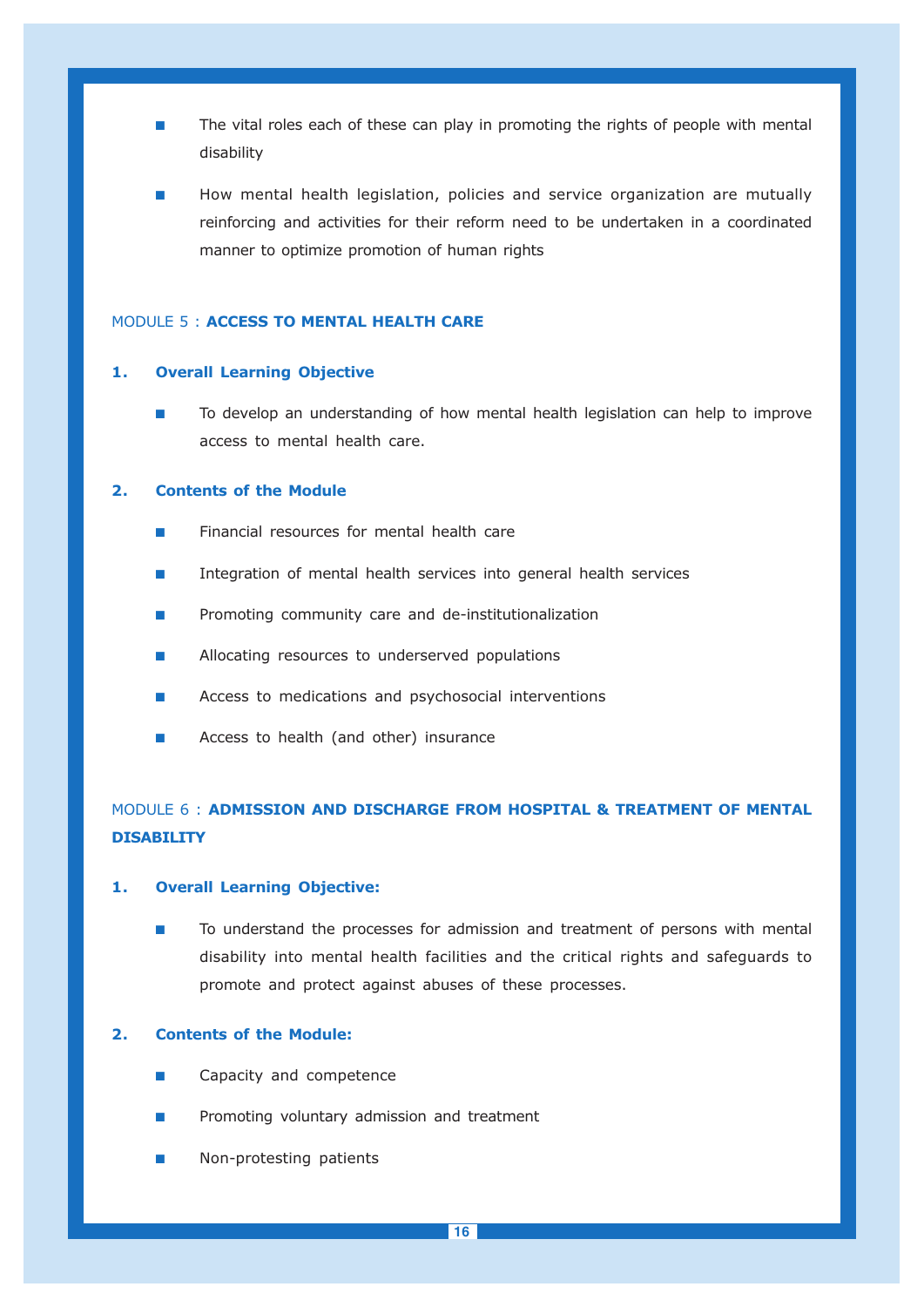- -Informed consent, supported decision making proxy consent and advance directives
- -Deprivation of Liberty and treatment without free and informed consent
- -Treatment in Emergency situations
- -Treatments requiring additional protection
- -Major medical and surgical procedures
- -Seclusion and restraint
- -Protection when participating in clinical and experimental research

#### MODULE 7 : REGULATORY AND REVIEW MECHANISMS

#### 1. Overall Learning Objective

- To understand the purpose, role, functions and responsibilities of regulatory and review mechanisms.

#### 2. Contents of the Module

- - Different mechanisms to monitor and promote human rights in mental health facilities
- -Complaints and remedies
- -Offences and Penalties

#### MODULE 8 : CRIMINAL LAW AND MENTAL DISABILITY

#### 1. Overall Learning Objective:

- To understand the role of provisions in a country's criminal law in promoting the rights and welfare of persons with mental disability.

#### 2. Contents of the Module:

- -Police Responsibilities
- -Mental Fitness to stand trial
- -Mental illness as a defense
- -Sentencing and treatment including diversion schemes and alternative facilities
- -Post sentencing (serving sentence in prison) stage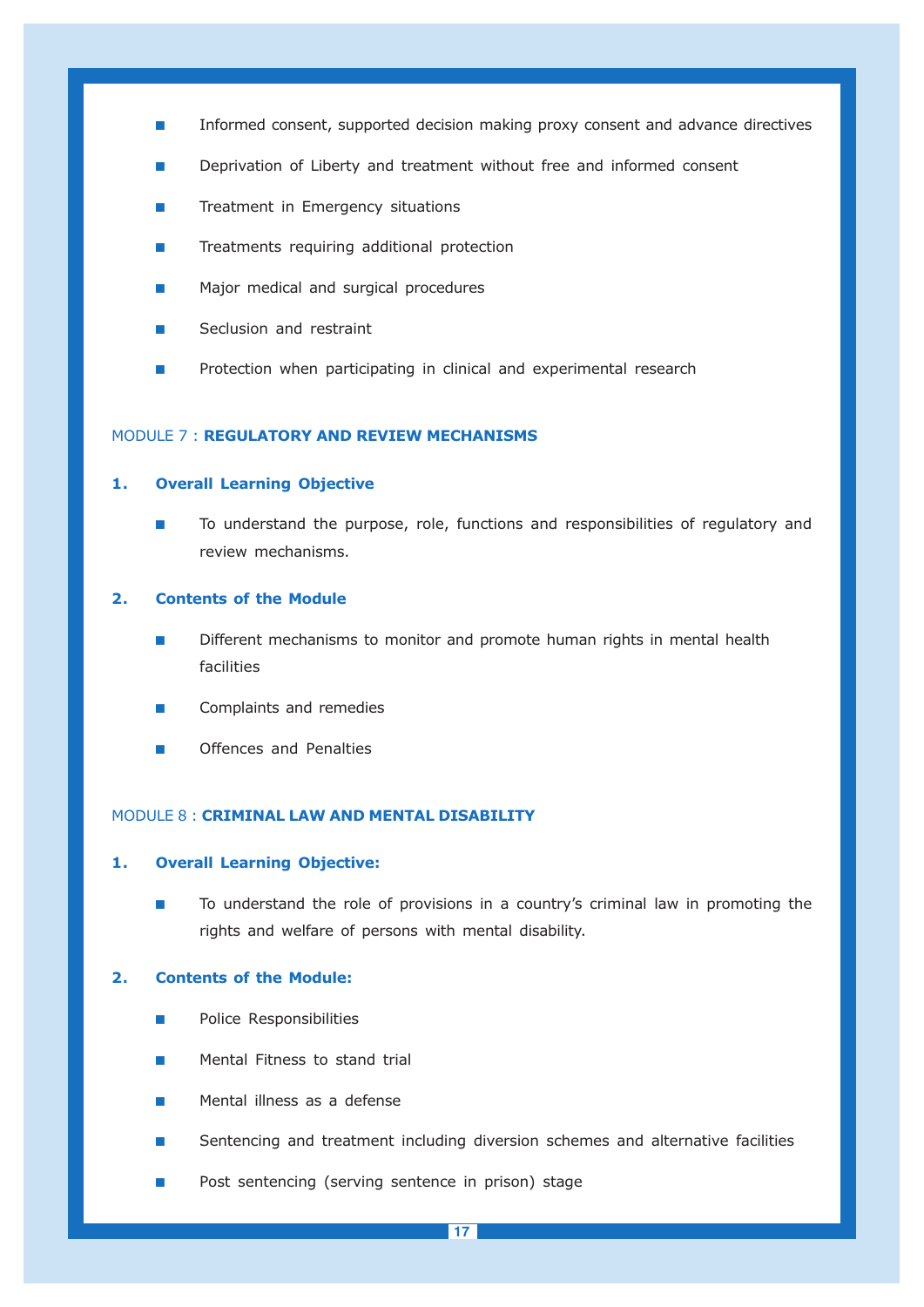# MODULE 9 : RIGHTS OF PEOPLE WITH MENTAL DISABILITY IN THE COMMUNITY - ADDITIONAL SUBSTANTIVE PROVISIONS FOR LEGISLATION

#### 1. Overall Learning Objective:

- To understand the role of civil and other legislation in promoting the rights of persons with mental disability.

#### 2. Contents of the Module:

- -Anti-discrimination legislation
- -Legislation to protect civil and political rights
- -Legislation to protect economic, social and cultural rights
- -Employment legislation
- -Social Welfare legislation
- -Housing Legislation
- -General health care
- -Integrating mental health into disability legislation

#### MODULE 10 : DRAFTING ADOPTING AND IMPLEMENTING MENTAL HEALTH LEGISLATION

#### 1. Overall Learning Objective:

- The aim of this module is to develop an understanding of the key issues involved in drafting and enacting legislation and the steps to be taken to ensure effective implementation of legislation.

#### 2. Contents of the Module:

- - Identifying the country's principal mental health needs as well as existing and likely barriers to mental health care
- -Mapping Legislation relating to persons with mental disability
- -Studying international conventions and standards
- -Reviewing mental health legislation in other countries
- -Building a consensus and negotiating for change with all stakeholder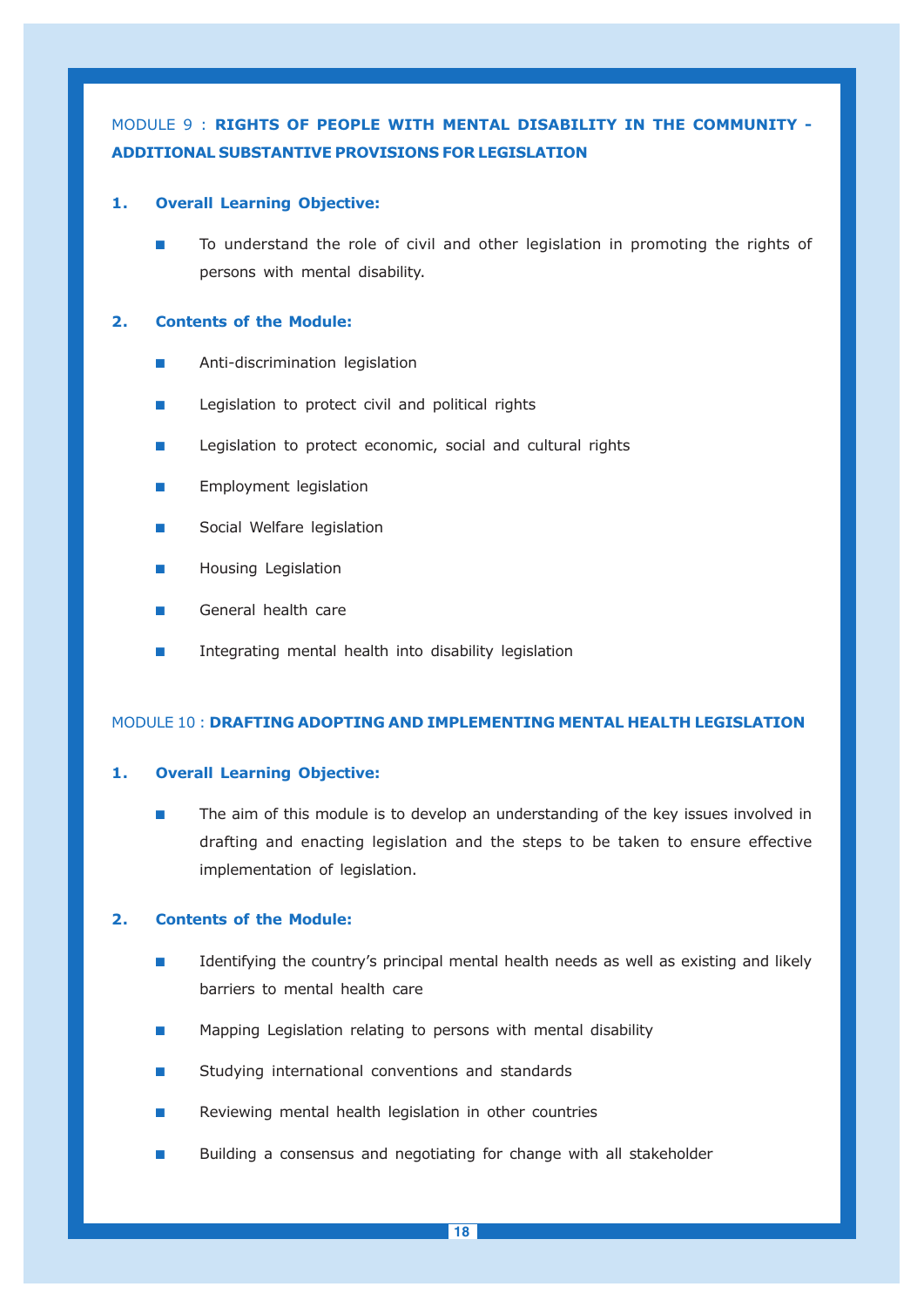- -Educating the public
- -Process of drafting and adopting mental health legislation
- -Implementing mental health legislation.

# TEACHING METHODS

The onsite teaching will be done via a series of lectures, workshops, small group discussions, screening of documentaries and presentations by students and faculty.

### ELIGIBILITY:

Minimum graduate qualification from any recognized university in any of the following subjects: Law, Medicine or Psychiatry, Nursing, Psychology, Social Work or other Social Science, Natural Science disciplines. The Course Organizers also wish to encourage mental health service users and caretakers to take up this course, as they can be effective advocates for change. Minimum qualification for mental health service users and caretakers will be a graduate qualification in any discipline from a recognized university.

The selection of students will be based on the Statement of Purpose submitted by the student with an application. Priority will be given to students who are likely to be in a position to immediately influence the field of mental health law in their own countries.

### ASSESSMENT / EXAMINATION

For award of the Diploma: At the end of the Diploma course the students will be assessed on the following headings

- -Home Assignments
- -Quizzes
- -Project
- -Viva Voce Exams
- -A satisfactory total score will lead to the award of the Diploma.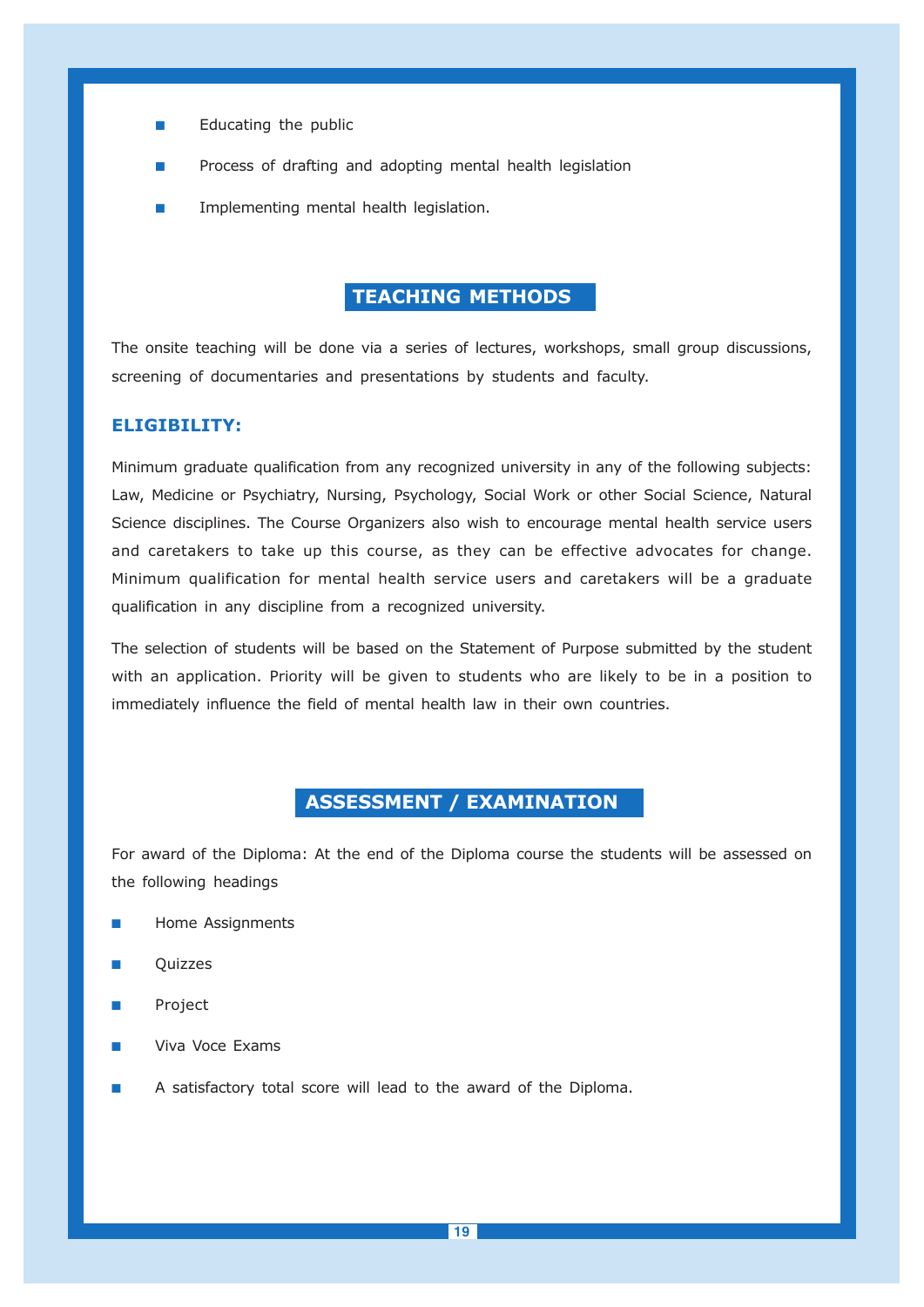## **FACULTY**

The Diploma has an international renowned teaching faculty drawn from various organizations around the world. (In Alphabetical Order)

**J.M. Caldas de Almeida** is Dean and Professor of Psychiatry and Mental Health at the New University of Lisbon Medical School. He was Chief of the Mental Health Unit at the Panamerican Health Organization, the WHO Regional Office for the Americas, from 2000 to 2005, where he coordinated the support provided to countries in the implementation of mental health policy and services. Prof. Caldas de Almeida was a key person in the development of mental health legislation in Portugal and currently is Coordinator of the mental health plan implementation in Portugal.

**Dixon Chibanda, MD, MPH, is a consultant psychiatrist based in Harare. He has worked in** several African countries as a WHO consultant on mental health legislation, human rights and policy development. He is currently involved in the development and implementation of sustainable community based mental health programmes in Zimbabwe.

**Josephine (Jo) Cooper** is a Solicitor of the Supreme Court of England and Wales and international consultant in health legislation. She was a Senior Lecturer in Law at the University of Newcastle, New South Wales, Australia for many years and held the position of Director of the Centre for Health Law, Ethics and Policy, a WHO Collaborating Centre in Health Legislation. She left academic life to pursue her interests in the development of health legislation and frequently gives technical assistance to Governments in the drafting of health laws, including those concerned with mental health.

**Natalie Drew** has been working at WHO since 1999. She is responsible for coordinating the work related to mental health, human rights and legislation. This involves overseeing the development of the WHO Resource Book on Mental Health, Human Rights and Legislation and other training materials and tools, coordinating the organization of international, regional and national training workshops as well as direct country support in this area.

In her capacity as focal point for mental health and human rights within WHO, Ms Drew liaises and collaborates with other WHO Departments, UN technical agencies as well as international and regional organizations and NGOs working in the area of human rights.

Angelo Fioritti is Director of the Mental Health, Substance Abuse and Health in Prisons Division, Health Department, Regional Government of Emilia-Romagna, Italy. His collaborations in the field of mental health legislation and services organization include: Italian Ministry of Health (drafting and reviewing national legislation), European Union (participation in two projects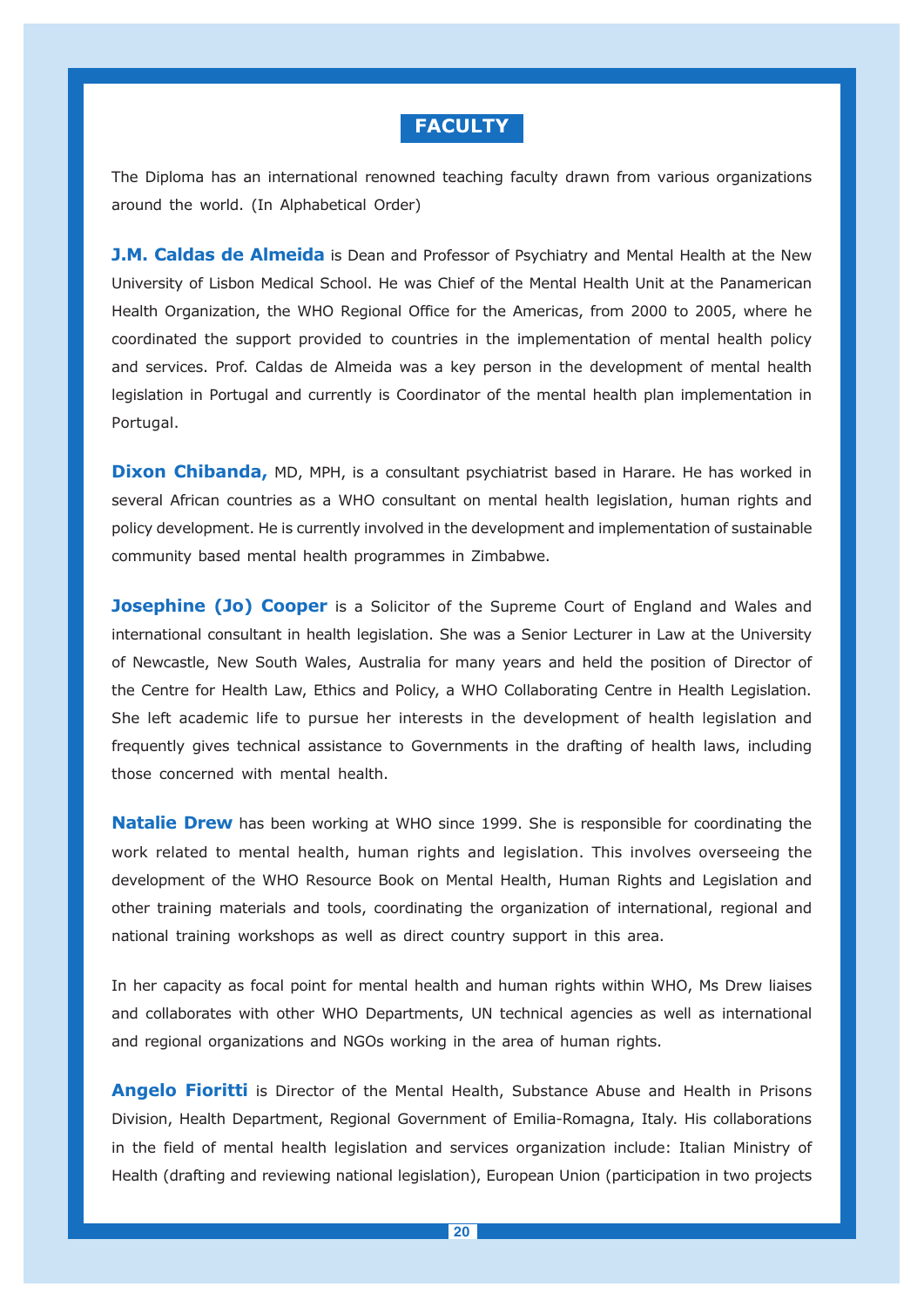collecting and reviewing EU-members legislation in mental health) and WHO (collaboration with the Mental Health Policy, Legislation and Human Rights Office, Geneva).

Melvyn Freeman has been involved in mental health policy and legislation issues for 20 years. As a previous Director of Mental Health and Substance Abuse in the National Department of Health in South Africa he was responsible for co-ordinating new human rights oriented mental health legislation that was passed by parliament in 2002. He was also the co-author of the WHO Resource Book on Mental Health, Human Rights and Legislation. In addition to currently being an expert advisor and consultant to the WHO and other national organisations, he holds a position of visiting professor of community psychology at the University of Stellenbosch.

**Michelle Funk** is Coordinator of Mental Health Policy and Service Development, Human Rights and Legislation at the World Health Organization (WHO) and leads the WHO MIND project. She has been responsible for the establishment of the WHO framework for providing technical support to countries in the area of mental health, human rights and legislation as well as policy and service development. Under her leadership, key normative documents as well as training materials and tools have been designed and countries supported to undertake mental health reform.

Lance Gable, JD, MPH, is an Assistant Professor of Law at Wayne State University Law School, and a Scholar at the Center for Law and the Public's Health at Georgetown and Johns Hopkins Universities, a Collaborating Center of the World Health Organization and the Centers for Disease Control and Prevention. Professor Gable has worked extensively on international human rights issues, and has focused on the human rights of persons with mental disabilities and the right to health. He has authored or co-authored several recent publications on these topics, including: The Proliferation of Human Rights and Global Health Governance, 35 Journal of Law, Medicine & Ethics 534 (Winter 2007); The Human Rights of Persons with Mental Disabilities: A Global Perspective on the Application of Human Rights Principles to Mental Health, 63 Maryland Law Review 20 (2004) (with Lawrence O. Gostin); and Legal Aspects of HIV/AIDS: A Guide for Policy and Law Reform (World Bank, 2007) (with Katharina Gamharter, Lawrence O. Gostin, James G. Hodge, Jr., and Rudolf V. Van Puymbroeck).

Lawrence O. Gostin, an internationally acclaimed scholar, is Associate Dean (Research and Academic Programs) and the Linda D. and Timothy J. O'Neill Professor of Global Health Law at the Georgetown University Law Center, where he directs the O'Neill Institute for National and Global Health Law. Dean Gostin is also Professor of Public Health at the Johns Hopkins University and Director of the Center for Law & the Public's Health at Johns Hopkins and Georgetown Universities—a Collaborating Center of the World Health Organization and the Centers for Disease Control and Prevention. Dean Gostin is Visiting Professor of Public Health (Faculty of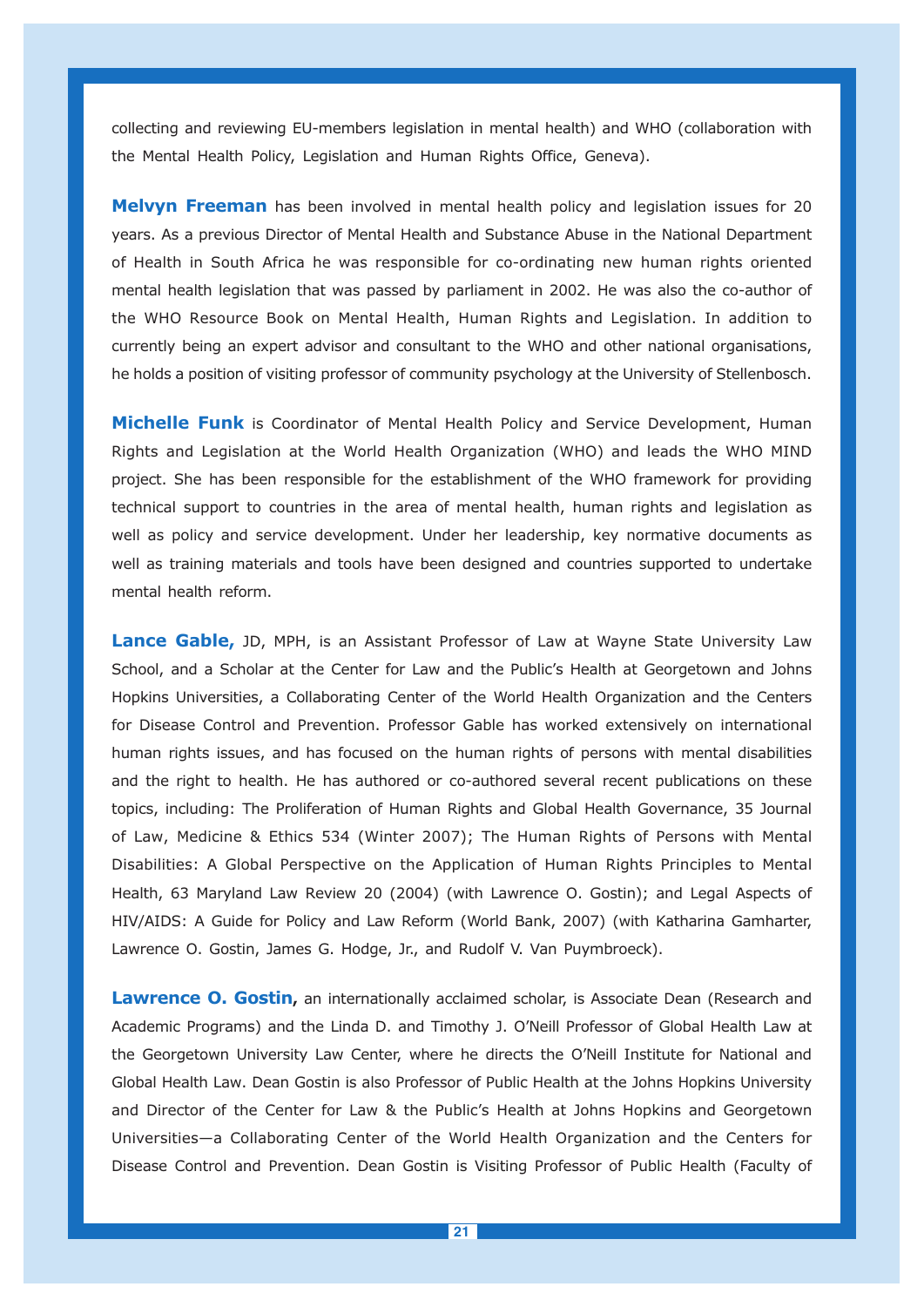Medical Sciences) and Research Fellow (Centre for Socio-Legal Studies) at Oxford University, as well as a Fellow of the Royal Institute of Public Health. He is the Health Law and Ethics Editor, Contributing Writer, and Columnist for the Journal of the American Medical Association. In 2007, the Director General of the World Health Organization appointed Dean Gostin to the International Health Regulations (IHR) Roster of Experts and the Expert Advisory Panel on Mental Health.

Dr Itzhak Levav is currently Adviser on Research, Mental Health Services, Ministry of Health, Israel and Adjunct Associate Professor Queen's University Department of Psychiatry, Kingston, Ontario, Canada. Dr Levav is also on the panel of experts, World Health Organization. Dr Levav was previously the Regional Advisor for Mental Health at PAHO-WHO. He has a vast experience in both North and South America in the re-organisation of services and mental health policy and plan development. Dr Levav has also numerous research publications to his credit, in the field of psychiatric epidemiology.

**Caroline Kim** has an M.Sc. and a B.Sc. from McGill University where she studied psychiatric genetics, and has published in a number of journal including the American Journal of Psychiatry. She holds her LL.B. in common law and B.C.L. in civil laws at McGill University where she continued to study mental health in the context of human rights and the law. She is a recipient of the Hans Hermann Oppenheimer Scholarship in International Law (awarded by the Faculty of Law at McGill University), where she was also an editor of the McGill Law Journal. Her past experience in public health and law includes work on legal matters for the Ministry of Health and Long-Term Care (Ontario). Caroline has diverse experience working in human rights and legal aid organizations. She is currently employed at a Canadian law firm.

**Sylvester Katontoka**, a Consumer, Founder and President of Mental Health Users Network of Zambia (MHUNZA) was diagnosed with Depression in 1996.

In 1998, started working for the promotion of a society free from stigma and Discrimination, the full participation of Consumers in mental health, fighting poverty, and promoting and enhancing the human rights of persons with mental health problems.

Since 1998 I have been involved in mental health activism and have acquired some insights in mental health issues from treatment, care and support to issues of human rights and rehabilitation.

Have a University certificate in social work from the University of Zambia and have attended and spoken at number of major conferences including those organized by World Health Organization, World Psychiatry Association, World Federation for Mental Health, World Association for Psychosocial Rehabilitation, and the First Pan-African Network of Users and Survivors of Psychiatry Congress.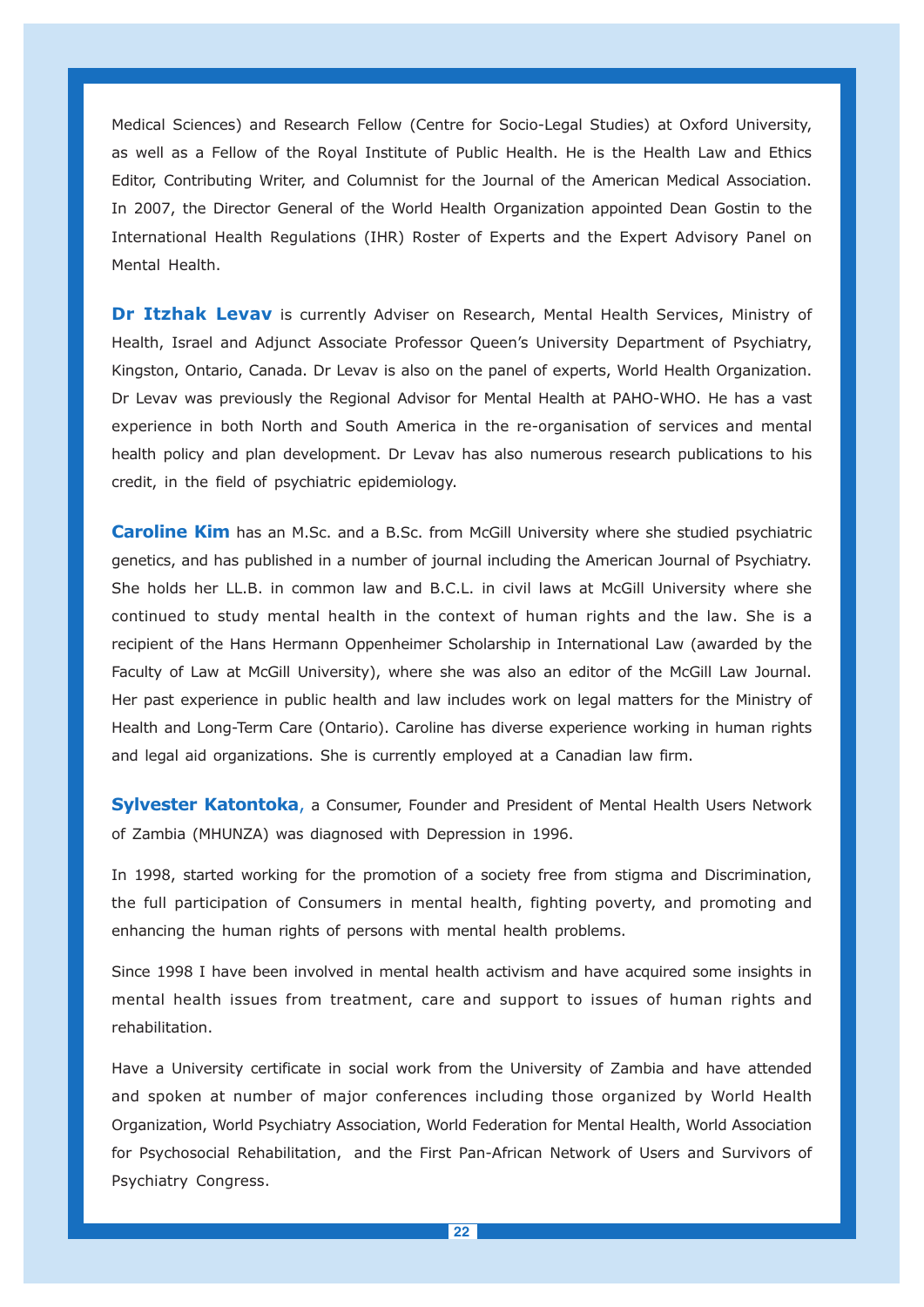**Oliver Lewis** was appointed MDAC's Executive Director in September 2006, having served as its Legal Director for five years since its inception. He graduated in law from the London School of Economics and Political Science (LSE) and obtained a postgraduate degree in medical law and ethics at King's College London. He qualified as a barrister in the UK, a position which he maintains through his associate membership of Doughty Street Chambers, London. In 1999-2000 Oliver worked at the UK's Department of Health researching mental health law reform. He is a visiting professor at the Central European University in Budapest, teaching mental disability law and advocacy to postgraduate human rights students. He is also a Fellow at CEU's Center for Ethics and Law in Biomedicine. His publications include several journal articles and a book co-authored with Peter Bartlett and Oliver Thorold, "Mental Disability and the European Convention on Human Rights" (Brill Publishing, 2006). Oliver is a board member of Amnesty International Hungary and sits on the Council of Europe Working Group reviewing legislation for people in need of support in decision making.

Alberto Minoletti, MD, is Director Mental Health Department, Ministry of Health, Chile and Professor of Mental Health and Community Psychiatry, University of Chile. He has also acted as Consultant for Pan American Health Organization (PAHO) and World Health Organization (WHO).

**Soumitra Pathare** (Course Co-ordinator) is a Consultant Psychiatrist at Ruby Hall Clinic, Pune. He co-authored the WHO Resource Book on Mental Health Law and Human Rights and has contributed to the WHO Mental Health Policy and Service Guidance Package. He has worked as a WHO consultant in various countries like Indonesia, Lesotho, Samoa and Vanuatu assisting them in drafting and implementing mental health legislation. He is also a member of the International Advisory Board of the International Journal of Social Psychiatry.

Jaya Sagade (Course Co-ordinator) is a Reader at the ILS Law College. Her areas of interest are Gender and the law, Human Rights and Women's health.

Benedetto Saraceno is a psychiatrist also trained in public health. He has received Doctor Honoris Causa degree from New University of Lisbon and City University of Birmingham. He is Honorary Fellow of the Royal College of Psychiatry, UK and of the Spanish Society of Neuropsychiatry. He has participated as senior scientist and adviser in Italian and international research projects on psychotropic drug utilization in general practice and psychiatric services evaluation. He has assisted in the reform of mental health services in South and Central American countries, including Nicaragua, El Salvador, Honduras, Costa Rica, Panama, Brazil, Chile and Cuba. For ten years, Dr Saraceno served as Head of the Laboratory of Epidemiology and Social Psychiatry at the "Mario Negri" Institute in Milan. In 1996 he was appointed Programme Manager of the WHO special programme Nations for Mental Health. In 2001 he has been the leader of the WHO World Health Report on Mental Health. Currently, Dr Saraceno is the WHO Director of the Department of Mental Health and Substance Abuse.